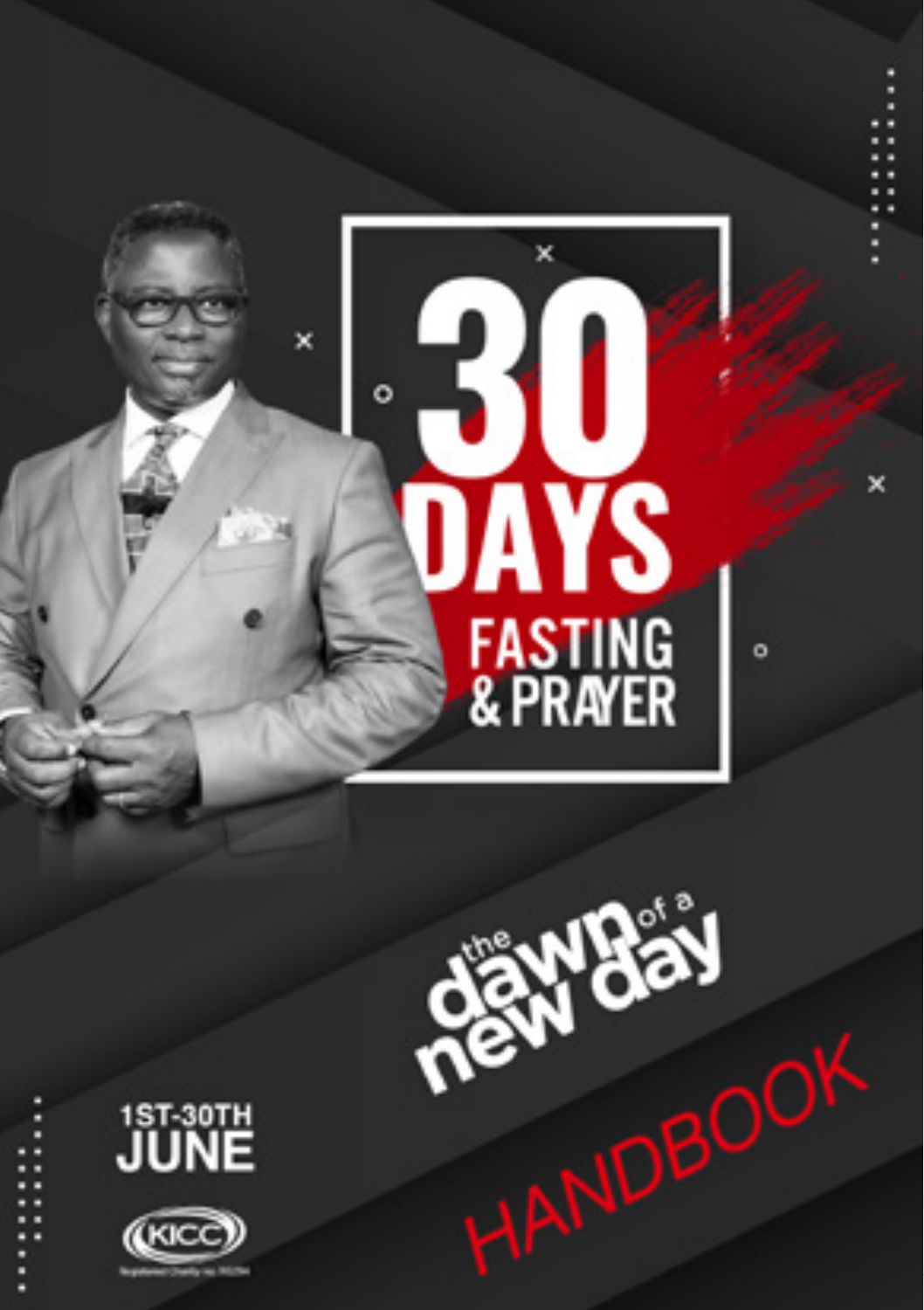#### **KICC FASTING GUIDELINES:**

Kingsway International Christian Centre believes in fasting. In both the Old and New Testaments we see a scriptural basis for fasting.

# **EXAMPLES OF OLD TESTAMENT FASTING:**

**(a)** Moses fasted and brought deliverance to Israel. *Deuteronomy 9:9-18* **(b)** David fasted in repentance before God when he committed the sin of adultery. *2 Samuel 12:1-23* **(c)** Daniel fasted to receive revelation from God. *Daniel 10:1-3* **(d)** Elijah fasted and experienced great anointing. *1 Kings 19:4-8*

#### **EXAMPLES OF NEW TESTAMENT FASTING:**

**(a)** Jesus fasted when He was on earth and so did His disciples. *Matthew 4:1-2, Luke 4:1* **(b)** History reveals that fasting has been practiced in church throughout antiquity and in the days of restoration. Accounts show that Luther, Calvin and Knox all fasted regularly.

#### **IMPORTANT GUIDELINES TO CONSIDER:**

Whilst as a church we believe in fasting, before anyone embarks on a period of

abstinence from food the following are important guidelines to consider. **(a)** Fasting for a long period of time, for example 30 or 60 days, does not mean abstinence from food for the complete period of time, that is, 24 hours or longer.

**(b)** The fast can be broken at any time during the day, provided the individual feels they have prayed sufficiently. **(c)** If an individual is taking medication or pregnant, we advise they seek medical counsel before fasting.

**(d)** In cases of fasting for more than a half day, it is advisable to drink fluid especially water.

**(e)** Children under the age of 16 are not advised to go on long periods of fasting without the consent and supervision of their parents or carer.

#### **GUIDELINES FOR FASTING:**

It is important to understand the helpful guidelines that under-pin the exercise of fasting, especially for longer periods like the thirty day fast we are embarking on. These guidelines are as follows:

# **1. ATTITUDES:**

**(a)** Purity of speech and living is crucial during a period of fasting. *Ephesians 4:29 Colossians 3:8 I Peter 1:14-15; 3:10-12 Romans 12:2*

**(b)** Fasting should also be carried out with a heart of compassion. The heart of compassion is reflected in distributing the saved food to the needy and less fortunate.

**(c)** Going back to eat all the saved food during fasting not only negates the purpose of fasting but also suggests that no discipline was achieved during the period of fasting. As a result, the human body can experience an explosion in size.

**2. LENGTH OF TIME:**  The length of your fast should be determined by what you desire to receive and what the need is. It is important to fast until you truly feel that what you have made a sacrifice for as you wait on God has been achieved.

#### **3. PREPARATION FOR FASTING:**

It is unadvisable to fast for a long period of time without preparing the body first. It is possible for the body to go for long periods of time without food but not without water.

## **4. MEDICAL OBSERVATIONS:**

It is extremely important that you talk to your doctor before engaging in fasting that requires more than 24 hours without food so that the name of the Lord is not brought into disrepute.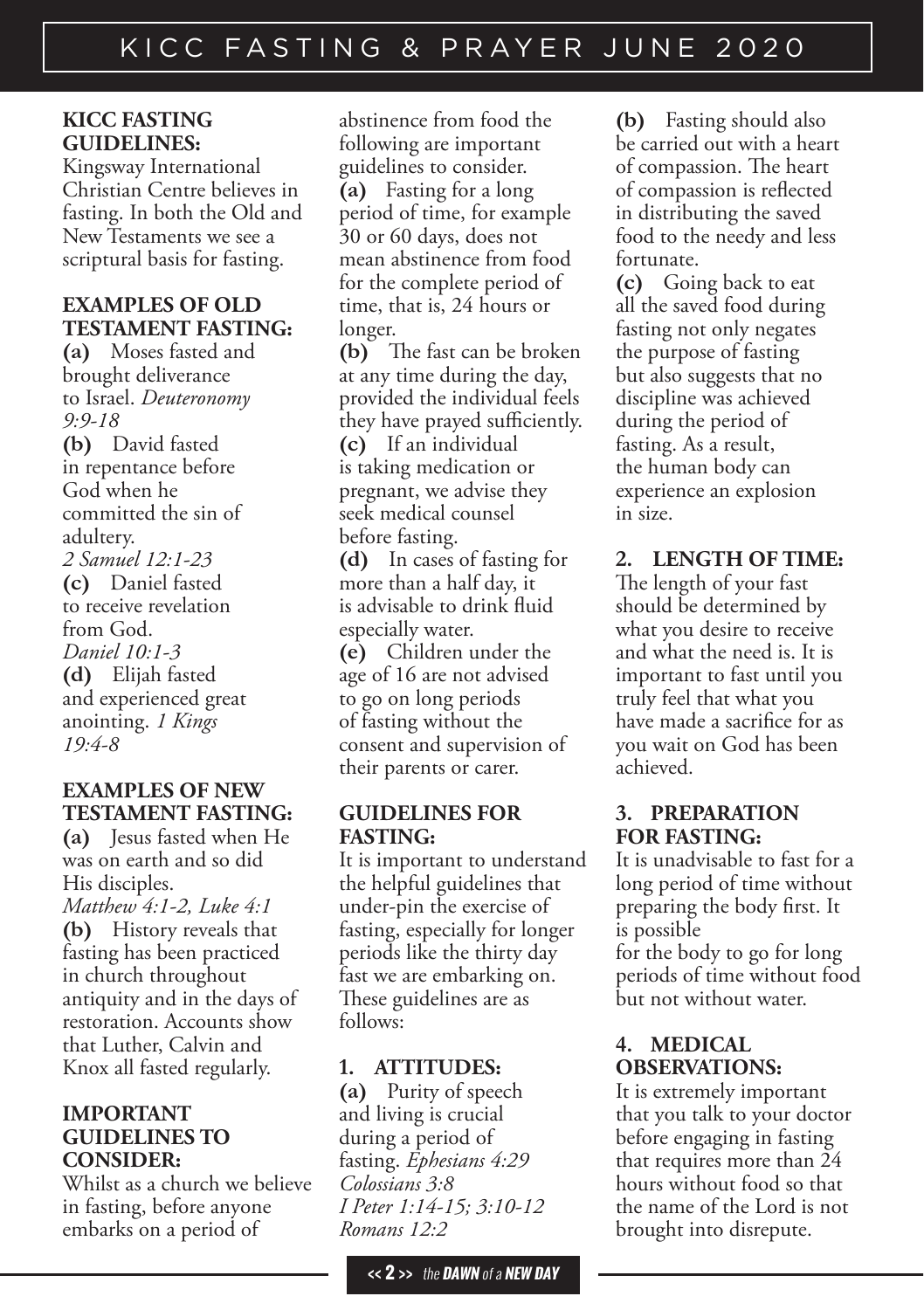#### **FOUR RULES OF FASTING:**

**1.** Fasting should be carried out with a heart of compassion *Isaiah 58:7b; c* **2.** Saved food during a period of fasting should be distributed or its money equivalent given to the needy and less fortunate. *Isaiah 58:7a*

**3.** Fasting should be for a set time. The length of your fast should be determined by what you desire to receive and what the need is.

*Esther 4:16*

*I Chronicles 10:12 Matthew 4:2*

**4.** Professional medical advice is needed for fasting without food for more than 24 hours so that the name of the Lord is not brought into disrepute. *I Corinthians 14:20*

#### **SUMMARY OF WEEKLY PRAYER POINTS**

# **Week 1: 1st – 7th June**

Prayer of thanksgiving and praise for KICC and members.

- Anointing, presence & glory
- The Word of God
- Pulling down the walls
- Revival
- Protection
- Salvation and increase of souls

## **Week 2: 8th – 14th June**

- Unity
- Pulling down strongholds and the spirit of sabotage
- Healing and Health
- Deliverance from evil curses
- Barrenness
- Fruitfulness
- Divine restoration

#### **Week 3: 15th – 21st June**

- Families
- Finances
- Future
- Faith
- Prosperity
- Change

#### **Week 4: 22nd – 28th June**

- Wisdom
- Knowledge
- Divine Acceleration
- Abundance
- Spirit of delay
- Worry free living
- Overcoming impossible situations

#### **Week 5: 29th – 30th June**

- Prayers for Business men and women
- Faithfulness of God
- Praying for the Presence and Power of the Holy Spirit
- Serving the Lord
- Nations that need the Gospel
- Walk of Victory
- Career
- Favour
- Praying for Divine ideas
- Thanksgiving and Praise

#### **FURTHER READING:**

Prayer points and scripture references are taken from the following publications by Pastor Matthew Ashimolowo available at

#### **KICC Bookstores:-**

• The Power of Positive Prayer Bible

- The Power of Positive Prayer for Special Needs
- The Power of Positive Prayer Volumes 1 and 2
- The Power of Positive Prayer volume 3:A-H
- The Power of Positive Prayer volume 3:I-Z
- The Power of Positive Prayer
- For Special People and Occasions

# **1st – 7th June**

#### **THANKSGIVING & PRAISE FOR KICC AND MEMBERS**

- **• Psalm 69:30, 100:1-5**
- **• Psalm 95:1-7**
- **• Colossians 4:2**
- **• Psalm 106:1**

**Thank** God for the visionary of KICC (Senior Pastor Matthew Ashimolowo) and Resident Pastor (Yemisi Ashimolowo) and their family.

**Thank** the Lord for His daily leading, guidance and divine direction for KICC as a church.

**Thank** the Lord for making the path of KICC shine from glory to glory unto a perfect day according to His Word.

**Thank** the Lord for choosing us to be partakers of His divine nature.

**Thank** God for His mighty Word, divine lifting, mighty hand and great power being manifest in our lives as a church this year.

Thank the Lord because of the favour of being called to a life of glory and virtue. **Thank** the Lord because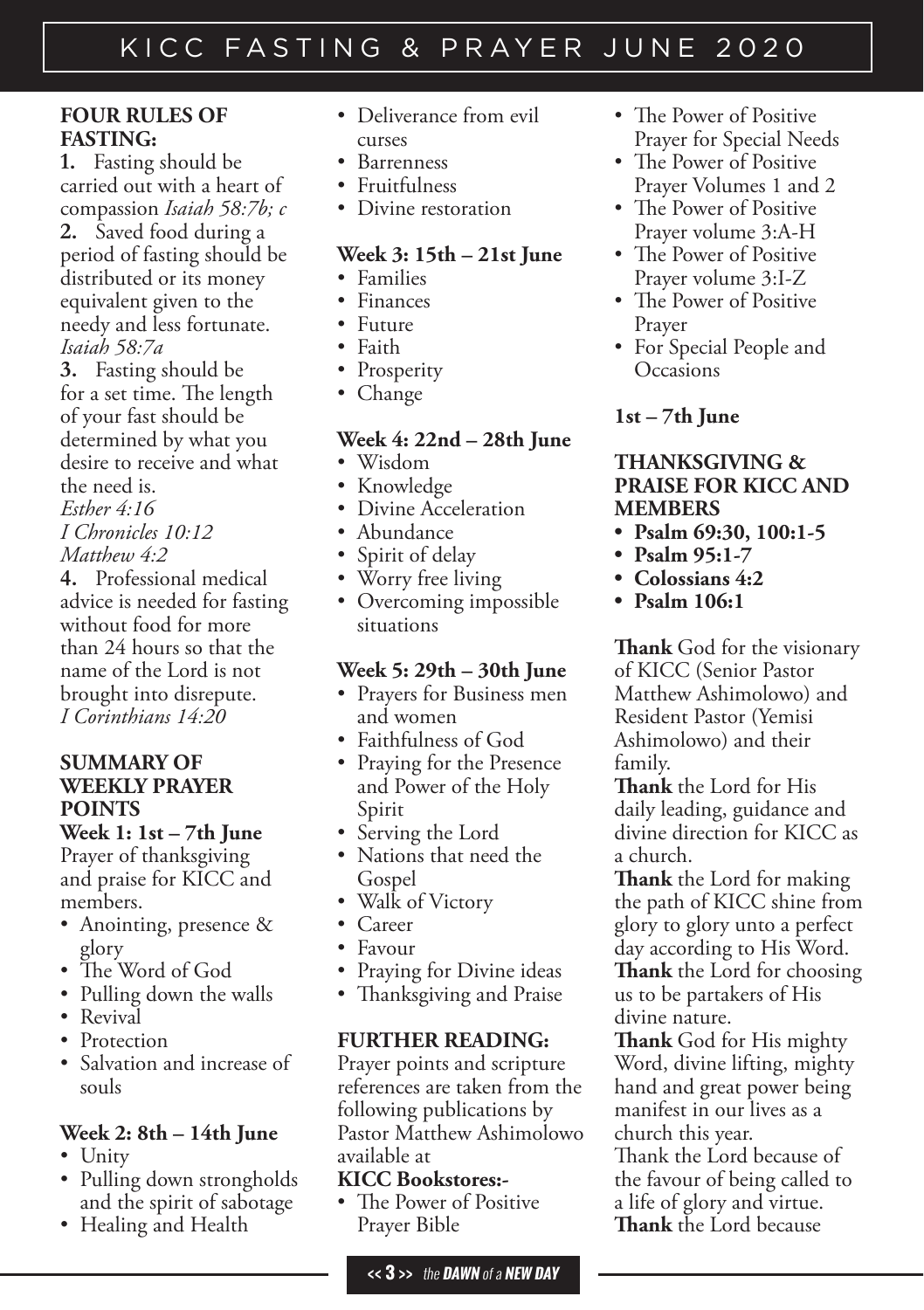what He has in store for us as a church is beyond human comprehension.

**Thank** the Lord because each lie and trap of the enemy will be frustrated in Jesus name.

**Thank** God because He will cause the vision of KICC to produce.

**Thank** God for His grace and His mercy that He has made available to us

**Thank** God for KICC and for causing us to experience His victory at all times.

**Thank** God for the privilege and power to become a child of God.

**Thank** God for He will do beyond your expectations. **Thank** God because the light of your calling to break forth out of obscurity.

**Thank** God for the great plans He has for your life which no man can hinder. **Thank** the Lord because His counsel and purpose will bring joy and His eternal blessing.

**Thank** the Lord because His joy is your strength.

**Thank** the Lord because He began good work in you and He will complete it.

**Thank** God for you will not be put to shame for waiting, trusting and depending on Him.

**Thank God** for you shall come to His sanctuary to testify of His goodness. **Thank** the Lord for crowning your life with His love, kindness, favour and

blessing. **Thank** God for the honour and privilege of knowing

and serving Him.

**Thank** God for His great power that delivered you from the evil one.

**Thank** God because satan is under your feet in Jesus name.

**Thank** the Lord for giving us total victory and the grace to overcome the evil one. **Thank** the Lord for blessing you with favour you do not

deserve or qualify for. **Thank** God for giving us all round power and victory over satan.

**Thank** God for giving you the strength to tread upon the worst enemy, the devil.

#### **ANOINTING, PRESENCE & GLORY**

- **• Isaiah 61:1-3; 10:27**
- **• 1 John 2:20, 27**
- **• Psalm 89:20-21; 45:7**
- **• Psalm 92:10**
- **• Hebrew 1:9; Acts 10:38**

**Pray** for unusual hunger and thirst for the deeper things of God in Jesus name. **Pray** for the anointing that removes burdens, destroys yokes and releases joy in your life.

**Pray** that the anointing of God will make a difference in your life and your ministry.

**Pray** that like Daniel, you will manifest the spirit of excellence in every area of your life.

**Pray** that you will operate in the supernatural beyond human expectations.

**Pray** that you will begin to operate as a commander in the things of the spirit.

**Pray** for the anointing to walk in the holiness and power of God on a daily basis.

**Pray** for a fresh and greater level of anointing on the ministry of KICC. **Pray** that God will clothe our Senior Pastor with a double portion of His anointing and grace. **Pray** for the anointing of boldness to confront any difficult situations. **Pray** that the whole earth shall be filled with the knowledge of God and His glory.

**Pray** for a greater release of God's Shekinah glory like you've never seen before in your life and in His Church. **Pray** that the Lord will baptise you with unspeakable joy that is full of His glory. **Pray** for the anointing to always receive divine revelation, insight and understanding in Jesus name.

#### . **THE WORD OF GOD**

- **• Joshua 1:8**
- **• Psalm 109:105**
- **• Hebrew 4:12**
- **• John 1:11**
- **• Psalm 119:11**

**Thank** the Lord for planting you where the uncompromising Word of God is taught and experienced. **Thank** God for the light and life that comes through the entrance of the Word. **Thank** the Lord for helping you to profit from the Word you receive.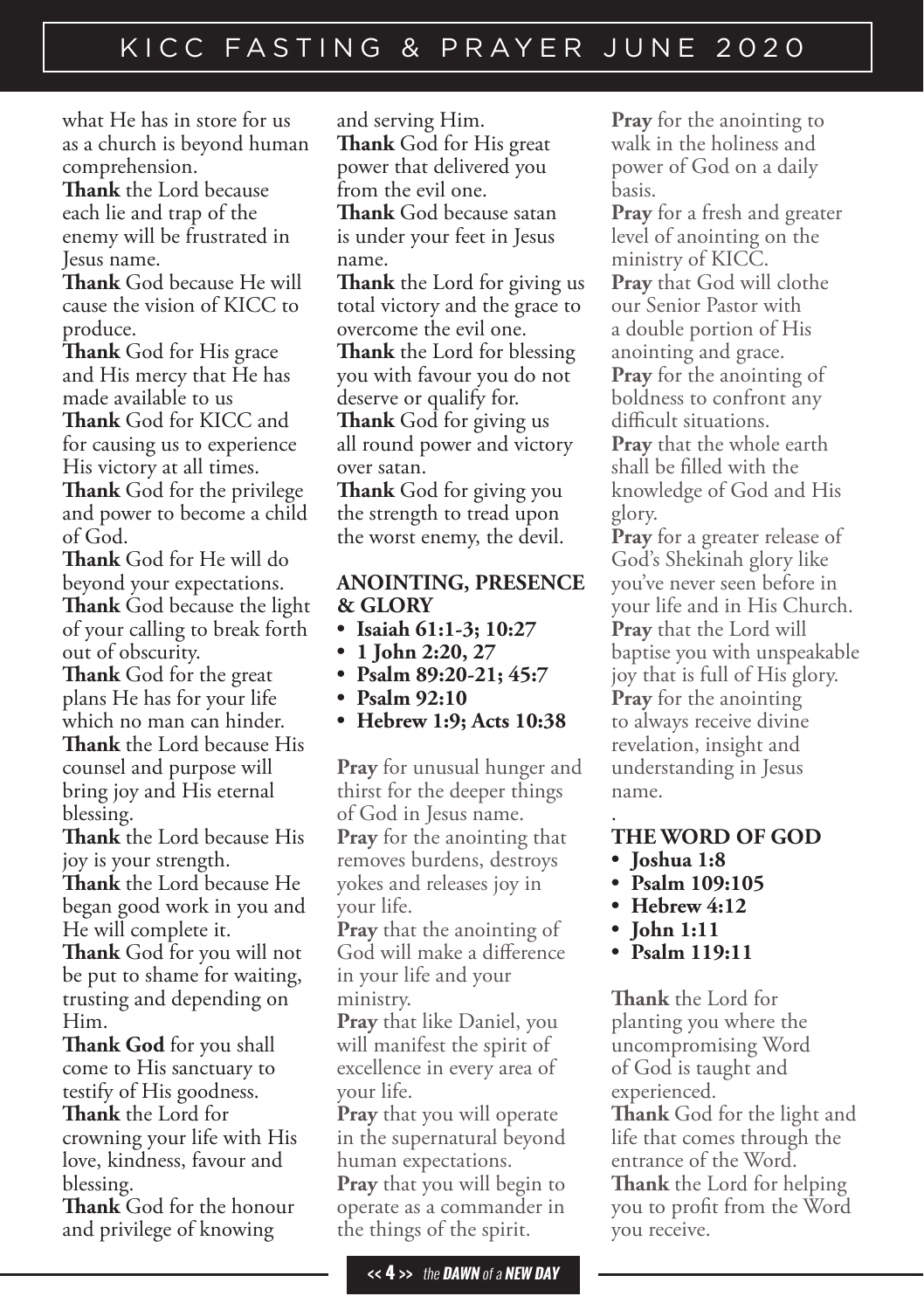**Pray** that prevailing power will accompany the Word of God.

**Pray** that the Word of God will dwell in your heart richly to bring forth fruit in Jesus name.

**Prophecy** into your life that it shall be unto you according to the Word of God.

**Decree** that the faithful Word of God will always manifest in your life. **Pray** that the Word of God will always increase in your life and in KICC.

**Pray** that the channels for spreading the Word of God from KICC will know no bounds in Jesus name. **Pray** that God will open your eyes of understanding to see clearly and powerfully from His Word.

**Declare** that the Word of God will prevail and be established in both your home and community in Jesus name.

**Ask** for the anointing to preach the Word with power, authority and boldness.

**Declare** that the Holy Spirit will help you to live for His Word and not for mere livelihood

#### **PULLING DOWN THE WALLS**

- **• Jeremiah 51:58**
- **• Isaiah 45:1-2**
- **• Matthew 15:13**
- **• Zechariah 4:7**
- **• Hebrew 11:30**

**Pray** and pull down every representation of the Walls of:

- **•** Walls of Delay
- Walls of Stagnation
- **•** Walls of Limitation
- **•** Walls of Opposition
- **•** Walls of Hardship
- **•** Walls of Oppression
- **•** Walls of Repression
- **•** Walls of Containment
- **•** Walls of Suppression
- **•** Walls of Strangulation
- **•** Walls of Restriction

#### **REVIVAL**

- **• Psalm 80:18**
- **• Habakkuk 3:2**
- **• Acts 8:5-8**
- **• Matthew 5:6**
- **• Isaiah 57:15**

**Pray** against every hindrance to revival in your life. **Pray** for an outbreak of His Spirit upon you. **Pray** for an outpouring of His Spirit upon the nations of the world **Ask** the Lord to heal, restore and revive His work in the name of Jesus **Pray** that souls will come into His kingdom from all ages and races to fulfil purpose and destiny. **Pray** that the spirit of sleep and slumber will not come upon you. **Pray** that the light of God will shine and expose every darkness in Jesus name. **Ask** the Lord to break the

power of the spirit that resists Christ's messages in our city.

**Pray** for the Lord to raise up intercessors to pray for a new move of the spirit in the land.

**Pray** for the fire of God within you and the church to be rekindled in Jesus name.

**Pray** for an outstanding flow of healing, anointing and unmistakeable signs and wonders in our midst

#### **PROTECTION**

- **• Psalm 91:1-3; 125:2; 3:3; 23:4**
- **• Zechariah 2:5**
- **• 2 Thessalonians 3:3**
- **• Isaiah 41:10**
- **• Proverbs 18:10**

**Thank** the Lord for His Hand of protection over you, your family and KICC. **Pray** that the Lord will shield you from all kinds of danger both known and unknown.

**Pray** that the Lord will build a hedge of protection around you which the enemy cannot penetrate.

**Decree** and declare that every token of liars and evil intentions are scattered in Jesus name.

**Confess** that ministering angels are surrounding you and guiding your steps. **Declare** that a wall of fire surrounds you and your family in Jesus name.

**Decree** and declare that your enemies are falling for your sake in Jesus name.

**Plead** the blood of Jesus over everything that belongs to you, your children, your spouse, business, property and church.

**Decree** that every trap of the enemy and weapons of evil imagination are destroyed in Jesus name.

**Pray** that there will be a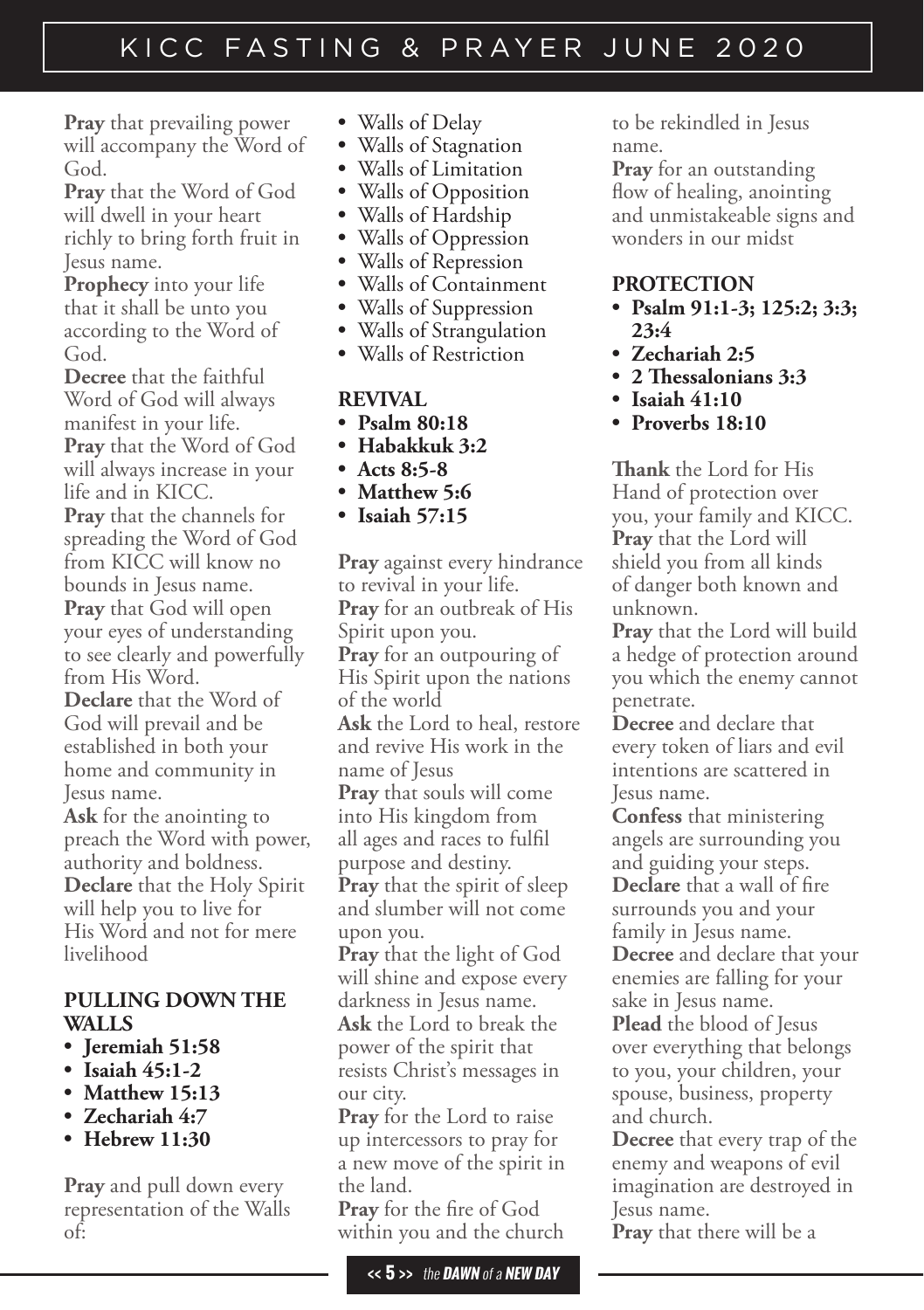release of the cloud of God's glory to engulf KICC. **Decree** and declare that God will give you rest on every side and make you dwell in safety.

**Decree** and declare that every weapon of darkness directed towards you is frustrated and will fail in Jesus name.

**Declare** that in place of trouble, the Lord will fill your mouth with songs of deliverance and rejoicing.

## **SALVATION AND INCREASE OF SOULS**

- **• Isaiah 12:2; 61:1-3**
- **• Psalm 68:19**
- **• Luke 4:18-19**
- **• Romans 1:14-17**

**Thank** the Lord for your salvation and that of your loved ones.

**Pray** that your heart will always yearn to win souls for Christ.

**Pray** that your household, friends, colleagues and neighbours will all give their lives to Christ.

**Pray** that the fear of God will be released into the hearts of people to pursue righteousness.

**Pray** that KICC globally will begin to experience supernatural miracles leading to influx of souls.

**Ask** the Lord to sanctify your heart and prepare you to be a channel reaching others for Him.

**Decree** and declare that God sends labourers who will reap the harvest of souls for Christ.

**Pray** that the converts you have led to Christ personally will be established in His kingdom.

**Pray** that your heart will always yearn to win souls for Christ.

**Pray** for members of your household, friends, colleagues and neighbours that they will come to know the Lord.

**Pray** that the miraculous and the anointing of supernatural increase of souls will flow in KICC and in the United Kingdom. **Pray** for KICC to experience phenomenal growth and increase of souls.

# **8th – 14th June**

**UNITY**

- **• Psalm 133:1**
- **• Amos 3:3**
- **• 1 Corinthians 1:10**
- **• Ephesians 4:3**

**Praise** the Lord for the spirit of unity and love in our midst at KICC

**Uproot** every seed of discord and division the enemy is trying to sow in our church in Jesus name.

**Pray** against every evil gathering designed to scatter the body of Christ. **Pray** that the spirit of

oneness and love will abound in our church, lives and marriages.

**Decree** and declare that every spirit of disunity and betrayal is scattered in Jesus name.

**Pray** that confusion will break out in the camp of the enemy and disunity will scatter them in Jesus name. **Pray** that the agreement of evildoers against you and our church is annulled in Jesus name.

**Pray** that in every gathering of KICC, the oneness of the Father, Holy Spirit and Son will flourish.

**Ask** for the grace to forbear with one another in love. **Pray** for the unity that is perfected in Christ.

#### **PULLING DOWN STRONGHOLDS & THE SPIRIT OF SABOTAGE**

- **• Jeremiah 1:10; 18:7-9**
- **• Psalm 101:3-4**
- **• 2 Thessalonians 3:6-15**
- **• Luke 9:1; 10:19**

**Decree** and declare that every evil activity perpetuated by the enemy in any area of your life is destroyed in Jesus name. **Decree** and declare that every hindrance to the manifestation of my God given purpose is nullified in Jesus name.

**Decree** and declare that every blessing due you in this season is released into your life in Jesus name. **Decree** and declare that any evil force holding strong to what belongs to you begins to release them now in Jesus name.

**Take** authority over every demonic covering that is designed to keep you down and declare your total freedom in Jesus name. **Command** every negative tongue against your peace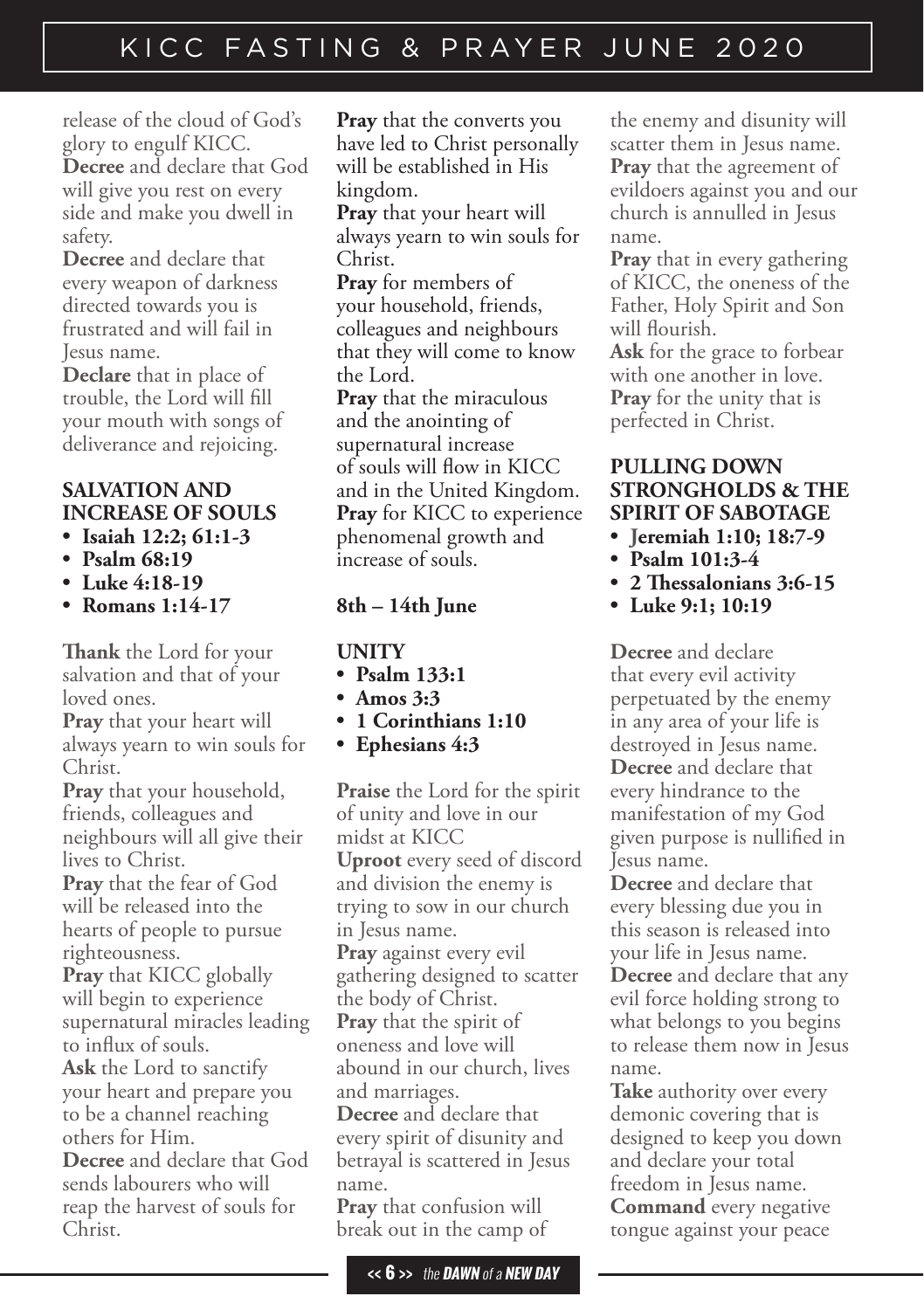and joy to be silenced**. Command** every demonic giants standing in your way to fall.

**Command** every satanic embargo hindering your goodness and prosperity to be scattered.

**Declare** that every satanic agent sent to torment you in any area of your life is scattered.

**Decree** and declare that the strongholds of fear, worry, anxiety and stress be pulled down in your life.

**Declare** every evil gathering designed to slow you down in life is scattered.

**Pray** that the Lord will put to shame every satanic plans and programmes.

**Pray** that every weapon fashioned against you verbally, written or otherwise will fail and be frustrated. **Pray** that the Lord will expose to you every evil operation lurking around. **Declare** that every ungodly imagination designed and schemed to hurt you is destroyed.

**Cover** your family and the family of God with the blood of Jesus and declare every attack of the enemy ineffective.

**Come** against the spirit that wants to sabotage your destiny.

**Pray** that God will expose every evil trap set to hurt you.

**Decree** and declare that every satanic agenda, known or unknown orchestrated against your progress are paralysed.

**Renounce** any covenant with every ungodly spirit of Beelzebub, Jezebel and all ancestral spirits in Jesus name.

**Come** against every foul spirit of sabotage that wants to exchange your destiny. **Command** that the fire of God consumes anything that want to turn the glory of God in your life to shame. **Silence** every evil representation designed to malign, slander, defame and disfavour you in Jesus name. **Command** an immediate release of your favour, blessings and goodness into your life in Jesus name. **Decree** and declare that every evil cloud gathering to rain sorrow and sadness upon your life is shifted in Jesus name.

**Thank** the Lord for total victory over the enemy of your soul.

# **HEALING & HEALTH**

# **• Jeremiah 30:17;33:6**

- **• 3 John 1:2**
- **• Proverbs 17:22**
- **• Deuteronomy 7:15**
- **• Exodus 15:26**
- **• Isaiah 53:5**
- **• 1 Peter 2:24**

**Thank** the Lord for His healing miraculous power in your life, your family and in KICC.

**Decree** and declare that the spirit of infirmity has no hold over your life.

**Command** every sickness, ailment and disease are rooted out of your body by the blood of Jesus.

**Declare** that every stranger in your body is rooted out because your body is the temple of the Holy Ghost. **Command** every age related dis-ease that might be lurking anywhere in your body to shrink and die in Jesus name.

**Decree** and declare that every generational and hereditary sicknesses passed on or inherited from your lineage is destroyed with the blood of Jesus.

**Prophecy** that your body, soul and spirit are functioning together in harmony with the blood of Jesus Christ.

**Boldly** declare that you will live long, you will live strong and the testimony of Jesus Christ will be awesome in your life.

**Thank** God that you are preserved healthily to fulfil your purpose and destiny in life.

## **DELIVERANCE FROM EVIL CURSES**

- **• 1 Chronicles 11:4**
- **• Psalms 18:50**
- **• Joel 2:32**
- **• Obadiah 1:17**
- **• Galatians 3:13**
- **• Isaiah 54:14-17**

**Thank God** because He is your source of deliverance **Thank God** for His faithfulness to deliver His children from the onslaught of the enemy.

**Cover** yourself with the blood of Jesus as you break from the power of evil curses **Plead** the blood of Jesus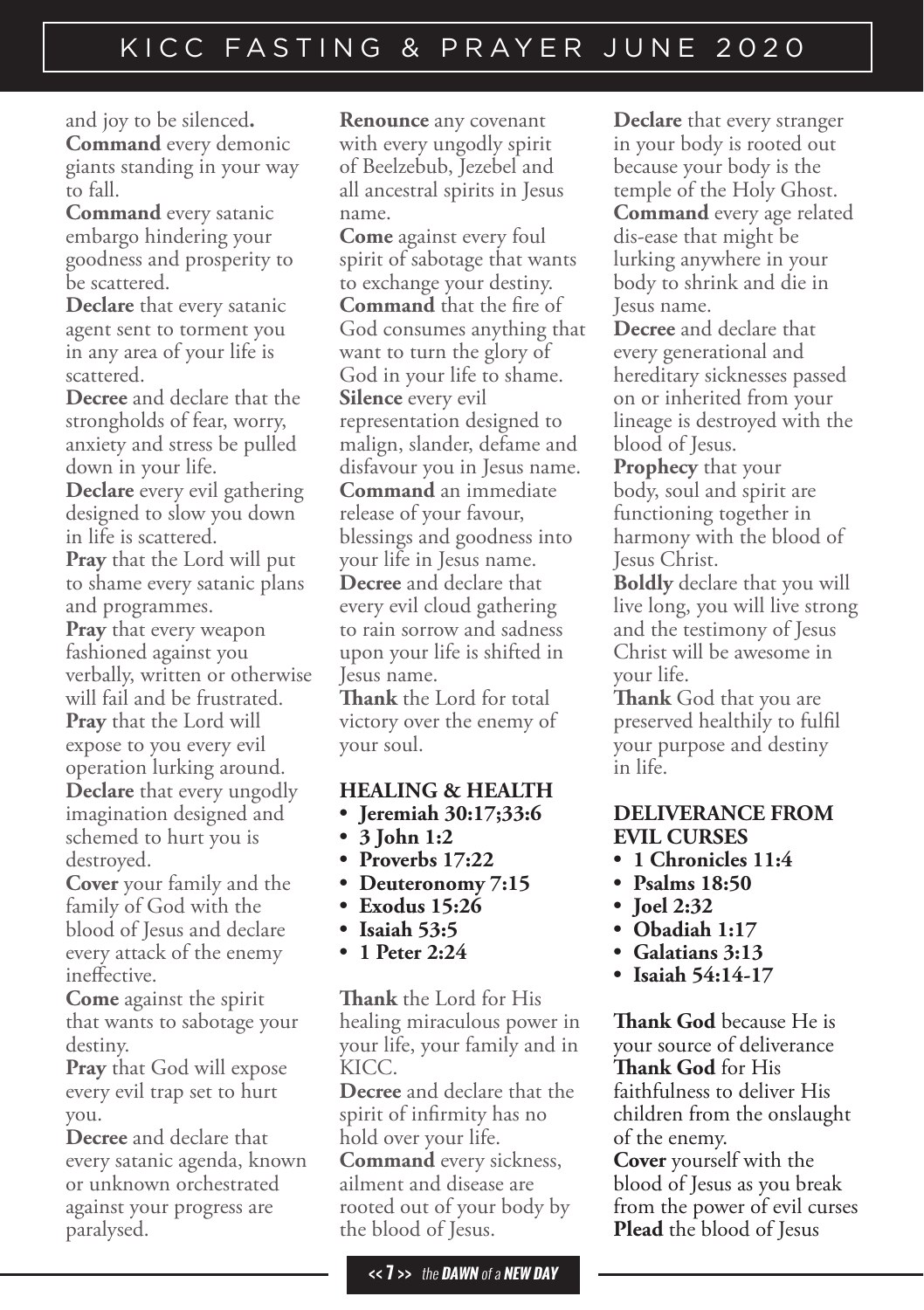against the molestations and attack of the devil in all areas of your life.

**Pronounce** your deliverance from the demons of rebellion, disobedience, and non-submission in the name of Jesus Christ.

**Pronounce** your deliverance from the curse of failure at the edge of success.

**Decree** your deliverance and immediate release from the curse of demonic attacks, of mental illness, of insanity and retardation, in the name of Jesus Christ.

**Decree and Declare** your deliverance from the curse of famine hindering the flow of blessings and favour in your life, in the name of Jesus Christ.

**Pray** to reverse every curse that is hindering answers to your prayers.

# **BARRENNESS**

- **• Exodus 23:25-26**
- **• Judges 13:3**
- **• Psalms 113: 9**
- **• Isaiah 54:1**
- **• Luke 23:29**

**Thank God** because He has spoken against the spirit of barrenness in your family **Pray** to curse every root of barrenness in your generation

**Pray** to curse every root and cause of barrenness in the life of your loved ones **Pray** that the promotion of the Lord will move you from barrenness to fruitfulness **Pray** to come against all manifestations of barrenness in the form of retention,

locked-up wombs, and hindrances

**Pray that** the promotion of the Lord in your life will move you from barrenness to fruitfulness.

#### **Decree and Declare**

that you will experience increase, fruitfulness, and multiplication where there has been barrenness

## **FRUITFULNESS**

- **• Genesis 1:28; 9:1; 17:6**
- **• Leviticus 26:9**
- **• Isaiah 32:16**
- **• Jeremiah 23:3**
- **• Colossians 1:10**

**Thank** the Lord for His promise to make you fruitful in all things.

**Thank** the Lord for planting you in the house where the water of His Word is flowing everyday.

**Prophesy** fruitfulness in every area of your ministry in the name of Jesus Christ **Pray** that your fruitfulness will extend to generations yet unborn

**Decree** and Declare that your life will be the kind that will bring forth fruit at all seasons in the name of Jesus Christ.

**Pray** that every venture that you go into will bear fruit exceedingly.

**Confess** that you will eat the fruit of your labour, in Jesus' name.

**Pray** that even in your old age, you will still be bearing fruit that will bring glory to God.

# **DIVINE RESTORATION**

- **• Psalm 23:3; 51:12**
- **• Isaiah 57:18**
- **• Jeremiah 30:17**
- **• Joel 2:25**
- **• Luke 6:10**

**Thank** God for His promise to give good things to those who trust Him. **Cry** to the Lord to restore you from life's poisonous challenges.

**Take** back everything that the enemy has stolen through deception. **Reclaim** any blessing that you may have missed **Pray** that the fruit of your labour stolen by the enemy shall be restored speedily. **Pray** that your church will experience a new move of the Holy Spirit. **Pray** that all marital blessings stolen from you shall be restored. **Pray** that you will be used to restore righteousness to others, in Jesus' name. **Break** the evil one's power and take back everything he stole, in the name of Jesus. **Thank** the Lord because the Lord's glory in the latter part of your life will be greater than in the former part of your life.

# **15th – 21st June**

## **FAMILIES**

- **• Genesis 12:3; 18:19**
- **• Deuteronomy 12:7**
- **• Psalms 68:6**
- **• Isaiah 8:18**

**Pray** for your home to be a place of comfort and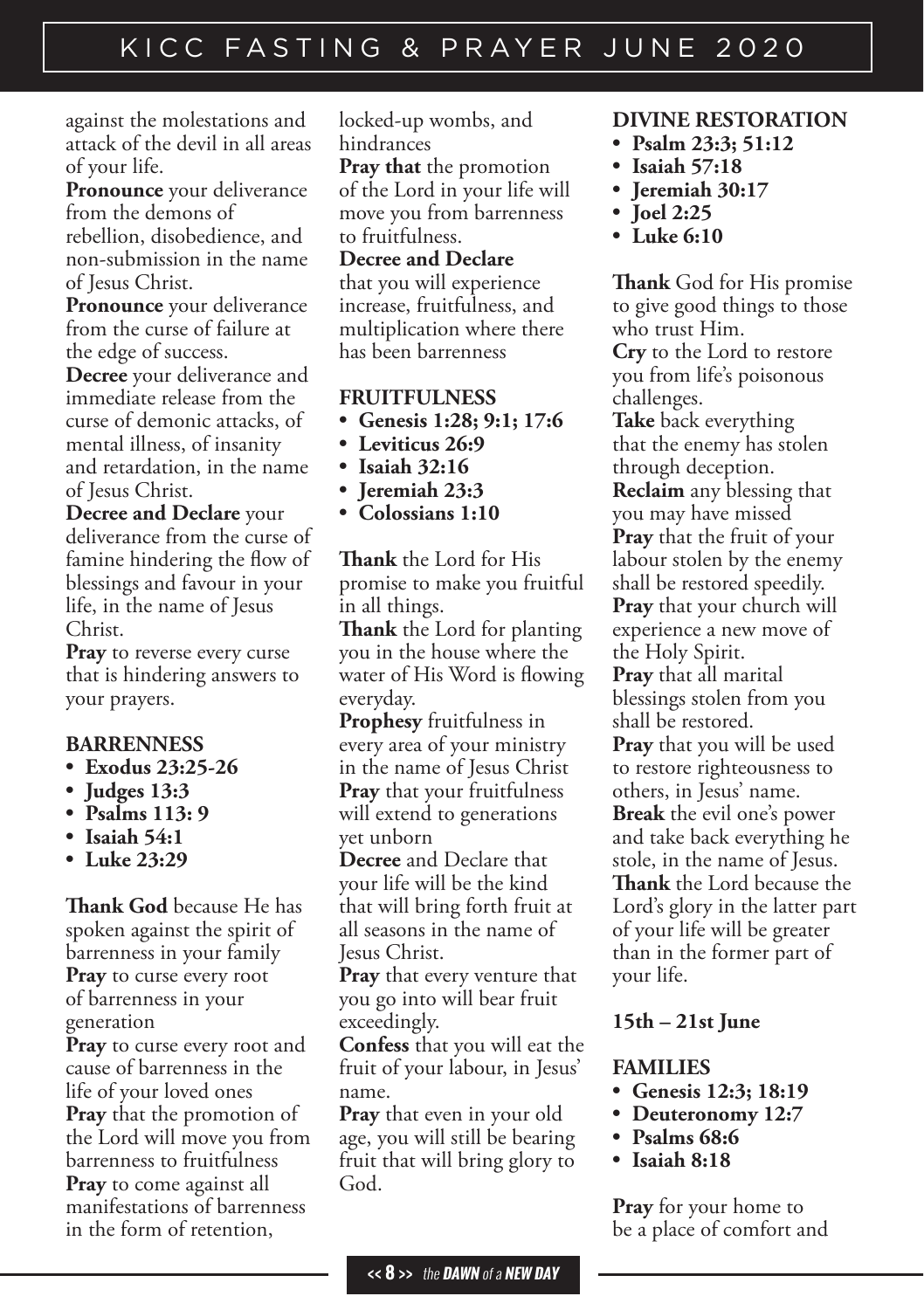love, and a refuge from the world.

**Decree** that because of Jesus, blessings, peace, and unity will be evident in your home, even to your neighbours and those around your family. **Pray** that your children will grow up to walk in obedience.

**Cry to God** for the wisdom to lead your home in a way that glorifies God.

**Prophecy** success, breakthrough, and favour into the life of your children.

**Pray** that God will make your children a testimony of honour, wisdom, and grace. **Ask** the Lord to command His angels concerning your home, that no plague, pestilence, or terror will come near you.

**Ask** the Lord to build a wall of fire around you and your family in the name of Jesus **Pray** that your children will not bring shame to your family.

**Bind** the spirit of strife, disagreement, and conflicts in your home in the name of Jesus Christ.

**Pray** for the wisdom and grace to train your children in the fear and will of God. **Pray** that God will turn your children from ungodly peer pressure.

**Decree and Declare** that your home will be filled with laughter, love, and unity, in the name of Jesus Christ.

**Pray** that the spirit of companionship will prevail in your marriage. **Pray** that the blessings that God has given your family will not cause division.

**Take authority** over

financial mountain facing your family, and receive a breakthrough.

**Pray** to bind the spirit of strife from encroaching upon your family. **Pray** to resist every demon released to operate against your marriage and home. **Draw** a bloodline against the spirit of divorce in your home.

# **FINANCES**

- **• Genesis 8:22**
- **• Deuteronomy 28:1-6**
- **• Proverbs 10:22; 24:3-4**
- **• 2 Corinthians 8:9, 9:8**

**Pray** that the Lord will give you a givers heart so that you may increase according to His promise.

**Ask** the Lord for the grace and blessing that will make you a giver and not a borrower.

**Decree** financial increase that will transform your life from struggle to abundance, in the name of Jesus Christ **Pray** for the divine ability to be a Kingdom promoter, using your finances for the ministry.

**Prophecy** into your future a lifestyle of continuous blessing and favour. **Receive** creativity for the creation of wealth in the name of the Lord. **Ask** God for the grace and strength to retain the blessing He is bringing into your life.

**Ask** the Lord for boldness to possess the wealth of the wicked.

**Ask** the Lord to teach you how to profit in the things you have set your mind to do.

**Speak** to your mountain and command it to turn to a land of wealth and abundance in the name of Jesus Christ.

**Pray** that the Lord will open your eyes to see the good grounds of ministry in which to sow your gifts of finance.

# **Decree and Declare**

that your seed shall bring abundance and that you shall not beg for bread

## **FUTURE**

- **• Joshua 3:5**
- **• Psalm 1:6**
- **• Matthew 6:34**
- **• Jeremiah 29:11**
- **• Romans 5:4-5**
- **• Titus 3:7**

**Thank the Lord**, because He has begun a good work in you, and he will complete it.

**Thank the Lord** because you will obtain the crown, which He has promised for you.

**Give** God praise, because His vision and purpose for your life will come to pass **Ask** the Lord to help you forget past achievements and to focus on the challenges and the successes ahead.

**Reject** and refuse every lie spoken against your destiny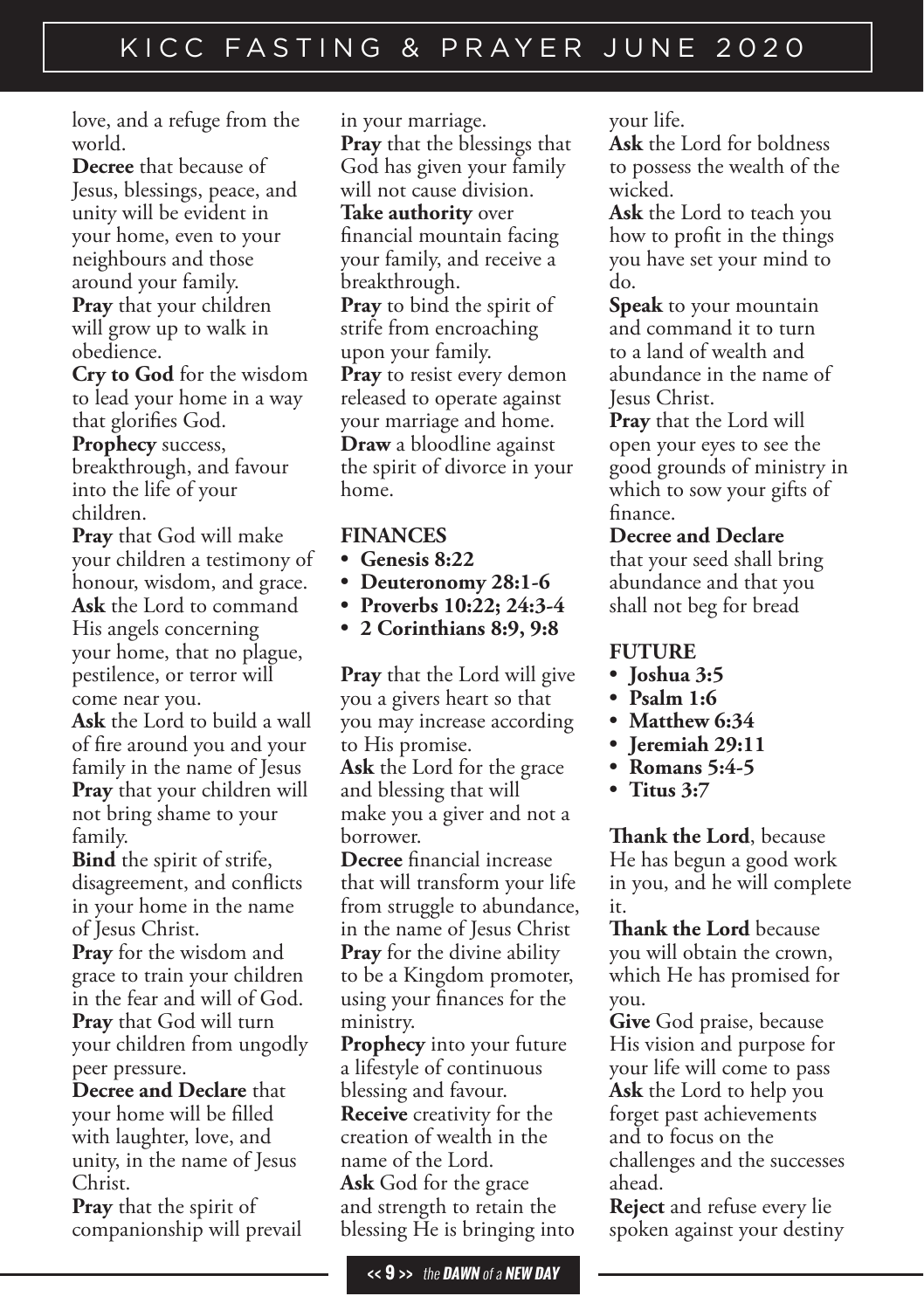by jealous people in Jesus' Name.

**Reject** every tendency of purposeless living, in the name of the Lord.

**Take authority** over the negatives in your life that want to cloud your future. **Pray** for the kind of breakthrough that will bless your future and your generations.

**Ask** the Lord not to let you end in the flesh the race you began in the spirit. **Pray** that you will finish the Christian race and service well, in the name of Jesus Christ.

## **FAITH**

- **• Matthew 8:10; 9:29**
- **• Acts 16:5; 26:18**
- **• Romans 4:16; 4:20**
- **• Hebrews 4:2; 11:6**

**Shout** unto God with a voice of triumph in the face of every challenge. **Pray,** in the name of the Lord, to bind the spirit of fear from controlling your life.

#### **Thank the Lord** for

causing you to have victory through the Lord Jesus Christ.

**Ask** the Lord to help you to stay in the Word of God so that your faith can grow. **Begin** to declare by faith that the things you hope for shall come to pass. **Take** authority over the situation that satan is magnifying in the natural and declare your victory in the name of Jesus Christ. **Begin** to confess what the

Word of God says, and not what satan says, concerning the challenges of life. **Pray** that the entrance of God's Word into your life will produce growth and maturity.

**Ask** the Lord to help you to hold on to your confession of faith.

**Pray** that you will always move and operate based on faith and not sight

# **PROSPERITY**

- **• Joshua 1:7-8**
- **• 1 Samuel 25:6**
- **• 1 Kings 2:3**
- **• 2 Chronicles 20:20; 26:5; Job 36:11**
- **• Zechariah 1:17**
- **• 3 John 1:2**

**Thank** God for His promise to bless and increase you on every side. **Thank** God because His Word says that He has pleasure in the prosperity of His people.

**Give** Him praise for all the open doors and breakthroughs coming your way, in the name of Jesus Christ.

**Declare** by faith that the rest of your years shall not be in struggle, but in prosperity.

**Pray** that harvest will meet harvest in your life. **Pray** that the spirit of excellence will manifest in all areas of your business. **Confess** that the prosperity coming into your life will be accompanied by the peace of God. **Pray to receive divine** 

<< **10** >> the **DAWN** of a **NEW DAY**

direction to pursue only things that will bring you prosperity, in Jesus' name. **Prophecy** into your future that God will begin to bring you the riches of the Gentiles.

**Thank** the Lord because you will prosper in whatever your hand finds to do.

**Pray** to receive the anointing for creativity in your career and in your business.

**Pray** that the riches of the ungodly will fall into your hand for favour and blessing.

**Command** every evil seed planted into your prosperity to be destroyed, in Jesus' name.

**Pray** to receive honour, riches, and favour from the Lord as a blessing reserved for the righteous **Pray** for the accelerated breakthrough of the ploughman overtaking the reaper Take authority over the devourer and destroy their effect on your labour. **Thank** the Lord for the favour of His blessing on your family for generations to come.

**Thank** God because the seed you sow in your ministry will bring forth fruit.

## **CHANGE**

- **• Job 14:14**
- **• 1 Chronicles 4:10**
- **• 1 Corinthians 15:35**
- **• 2 Corinthians 3:18**
- **• Philippians 3:21**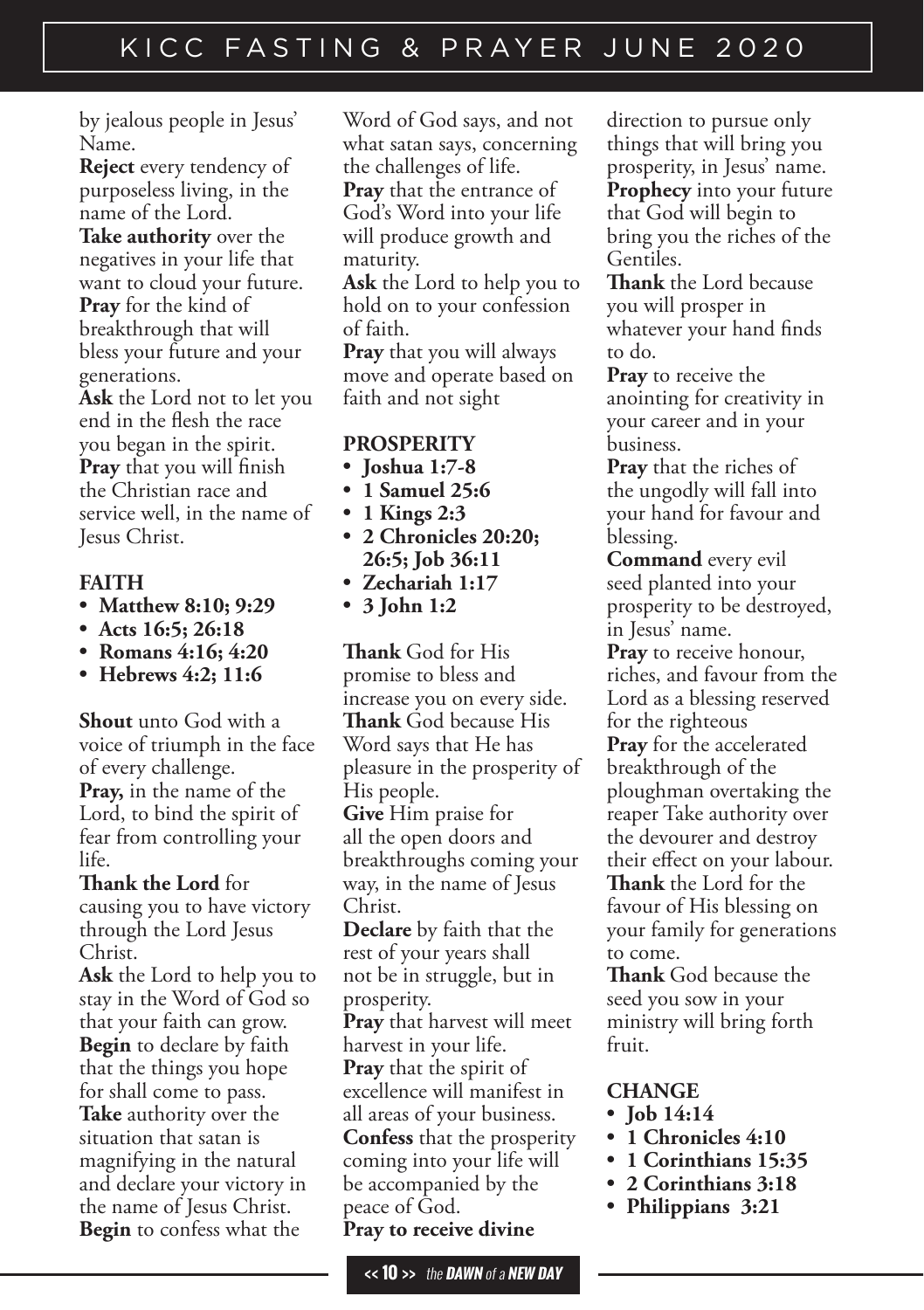**Ask** the Lord to turn your transition time into a time of transformation for your life. **Ask** for the grace to put the fleshy desires in you under the control of the Holy Spirit.

**Prophesy** change into every prevailing circumstance you are facing.

**Pray** that the entrance of God's Word will bring transformation to your life, in Jesus name.

**Pray** for the grace to overcome whatever will hinder you from entering heaven, in Jesus name. **Thank** the Lord for the light of the Word enlightening your path from day to day, in the Name of Jesus.

# **22nd – 28th June**

# **WISDOM**

- **• 1 Chronicles 22:12**
- **• Psalm 90:12**
- **• Proverbs 4:7; 9:10**
- **• Isaiah 33:6**
- **• Ephesians 1:17-19**

**Pray** for revelation knowledge to know God better.

**Pray** for divine understanding and the ability to understand the counsel of the Lord. **Pray** for the wisdom to handle the daily challenges that come your way. **Pray** for wisdom and divine insight into God's purpose and programme for your life. **Confess** that wisdom will flow through your lips. **Ask** the Lord to fill you with knowledge, spiritual wisdom

and understanding. **Thank** God for supplying the insight to handle any situation that has trouble your mind.

# **KNOWLEDGE**

- **• Isaiah 11:2**
- **• 1 Corinthians 1:5; 12:8**
- **• Colossians 2:3**
- **• Hosea 4:6**

**Thank** God in the name of Jesus for increased knowledge and understanding of the Lord. **Pray** that the Holy Spirit will open your eyes to the hidden things of the Kingdom.

**Pray** that the knowledge of the Lord will increase in your life.

**Pray** that you will walk in the fear of the Lord, which is the beginning of knowledge. **Pray** for the grace to operate in excellence and wisdom. **Receive** the ability to flow in divine knowledge like Bezaleel.

**Thank** God for making knowledge pleasant to your soul.

**Thank** God for helping you to add daily virtue to knowledge.

**Ask** the Lord to give you craving for the kind of knowledge that will benefit your generation.

# **DIVINE ACCELERATION**

- **• Genesis 16:10; 30:43**
- **• 1 kings 10:23**
- **• Corinthians 4:17**
- **• Ephesians 1:19, 3:20**

**Thank** the Lord for the day

<< **11** >> the **DAWN** of a **NEW DAY**

when the threader of grapes will overtake the seed sowers. **Pray** for the kind of breakthrough that cancels the pain of the past. **Pray** for the divine ability, like that of Elijah to overtake those who have gone ahead. **Thank** the Lord because your victory shall not be by power or by might. **Confess** that like Joseph, you are coming out of the prison.

**Pray** for the kind of breakthrough that will bless your future generation. **Thank** the Lord for the accelerated breakthrough that will make you recover wasted years like Job.

# **ABUNDANCE**

- **• Genesis 30:43**
- **• Deuteronomy 28:12**
- **• Psalm 65:11-12**
- **• Philippians 4:19**
- **• John 10:10**

**Command** supernatural abundance to flow in your life.

**Pray** for supernatural abundance that will bless generations yet to come. **Make** your confession that you will "flourish like a palm tree" (Psalm 92:12) as the Word of God says. **Tell** the Lord to shower you with such an abundance of His favour that even the enemy will have to acknowledge it. **Confess** by faith that the windows of heaven are open over your life, and wisdom, creativity and blessing are flowing in to your life.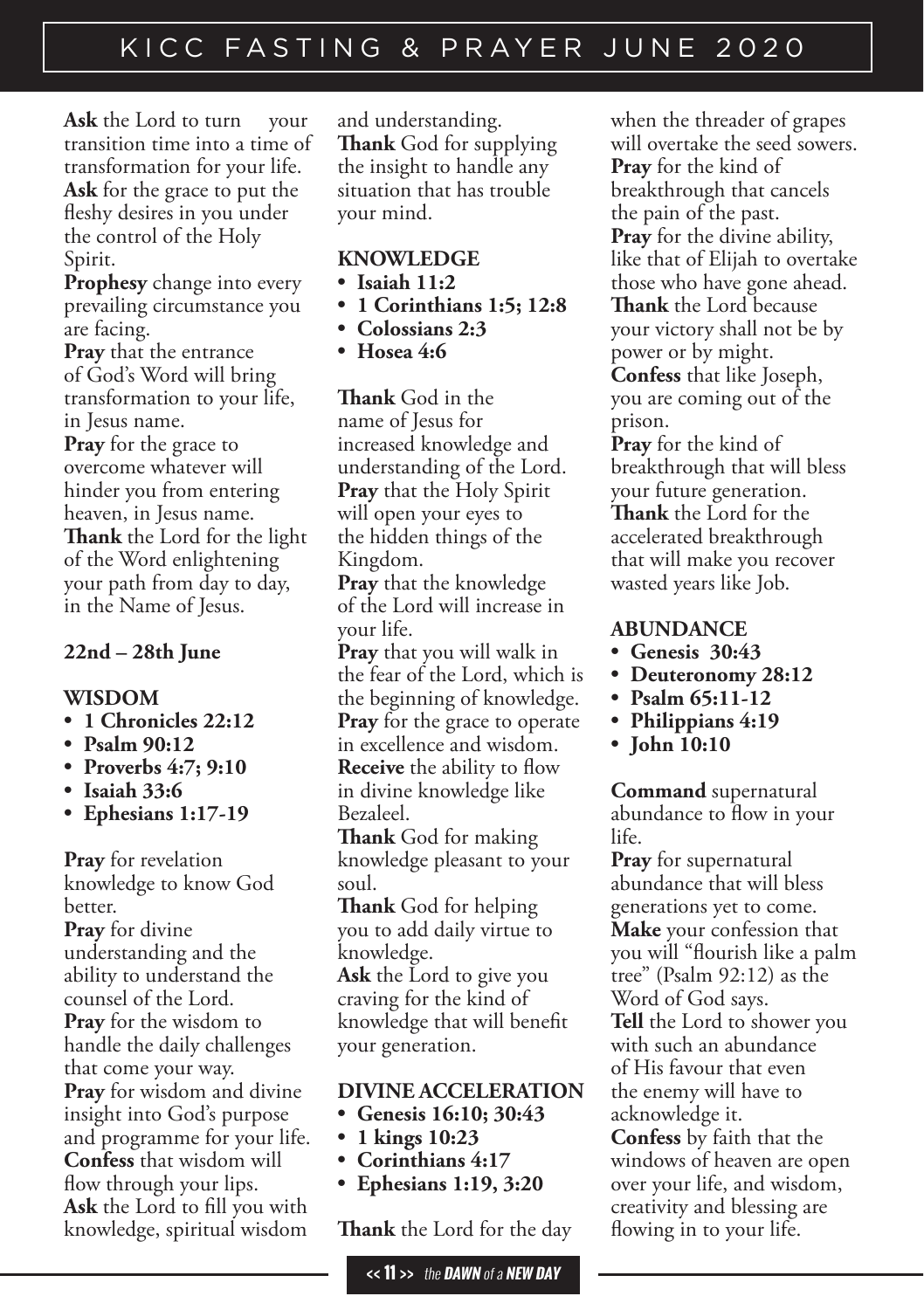**Pray**, in Jesus' Name, for the breakthrough of abundance beyond imagination. **Confess** what the Word of God says concerning financial provision believing that He will bring the confession of your mouth to pass.

**Denounce** and reject any vision, image, suggestion or teaching that say you cannot be blessed.

#### **SPIRIT OF DELAY**

- **• Habakkuk 2:3**
- **• Jeremiah 1:12**
- **• Hebrews 10:37**
- **• 2 Peter 3:9**

**Thank** God for the good things He has provided and declare you will enter and possess your possession. **Send** ministering angels to begin to retrieve every benefit, right and blessing which belongs to you which someone is holding back. **Decree** that the day of delay of God's Word in your life is over.

**Pray** to release the fire of God on every weapon of satan meant to stop you, in Jesus Name.

**Declare** boldly that delay is your enemy and you have victory over it in the name of the Lord.

**Pray** that the enemies attempt to sabotage would work against them.

**Receive** the baptism of boldness and joy in the time and the season of waiting on God.

# **FEAR-FREE LIVING**

- **• Proverbs 3:5**
- **• 1 John 4:18**
- **• Hebrews 13:6**
- **• Philippians 4:6-7**
- **• Psalm 23:4; 27:1-3**

**Thank** the Lord for giving you victory over the challenges of life. **Confess** that you will dwell safely and nothing shall make you afraid in the name of the Lord.

**Declare** to yourself that you have not received the spirit of fear but that of boldness and a sound mind.

**Take** authority over the things that have filled you with worry and fear in the name of Jesus.

**Rejoice** by faith in anticipation of God turning news contrary to your joy around.

**Ask** the Lord to open your eyes to the secret of fear free living in name of Jesus**. Confess** that you shall not be held in the grip of care and unnecessary worry. **Thank** the Lord for the peace He has given you in all circumstance.

**Reject** any tendency towards fear like panic attacks and fear of failure.

**Take** authority in Jesus' name over the things that have filled you with worry and fear.

**Break** every tormenting effect which fear has had on your life and receive freedom.

**Commit** your future into God's hands ask for the grace to trust Him without doubting. **OVERCOMING** 

#### << **12** >> the **DAWN** of a **NEW DAY**

#### **IMPOSSIBLE SITUATIONS**

- **• Matthew 19:26, Genesis 18:14**
- **• Romans 8:37**
- **• Psalm 34:19**
- **• Jeremiah 32:17, 37**

**Pray** for way out of every situation where there seems to be hindrance.

**Come** against every stronghold of the mind that wants you to walk in fear. **Confess** that you have not received the spirit of timidity but that of boldness, love and sound mind.

**Thank** the Lord because He will give you more than your heart's desire.

**Speak** to every mountain in your life and command them to move in Jesus name. **Ask** the Lord to turn your mourning into dancing and your tears to streams of joy. **Take** authority over every lie of satan and declare that God's grace is sufficient for you.

**Thank** God in advance of the manifestation of your deliverance.

#### **THE SPIRIT OF DISCOURAGEMENT**

- **• Psalm 125:1**
- **• Romans 4:17-18**
- **• 1 Samuel 30:6**
- **• 1 Peter 5:10**

**Pray** that has you wait upon the Lord you will receive His anointing for victory.

**Declare** that in spite of what you are going through, you will inherit what God has earmarked for you.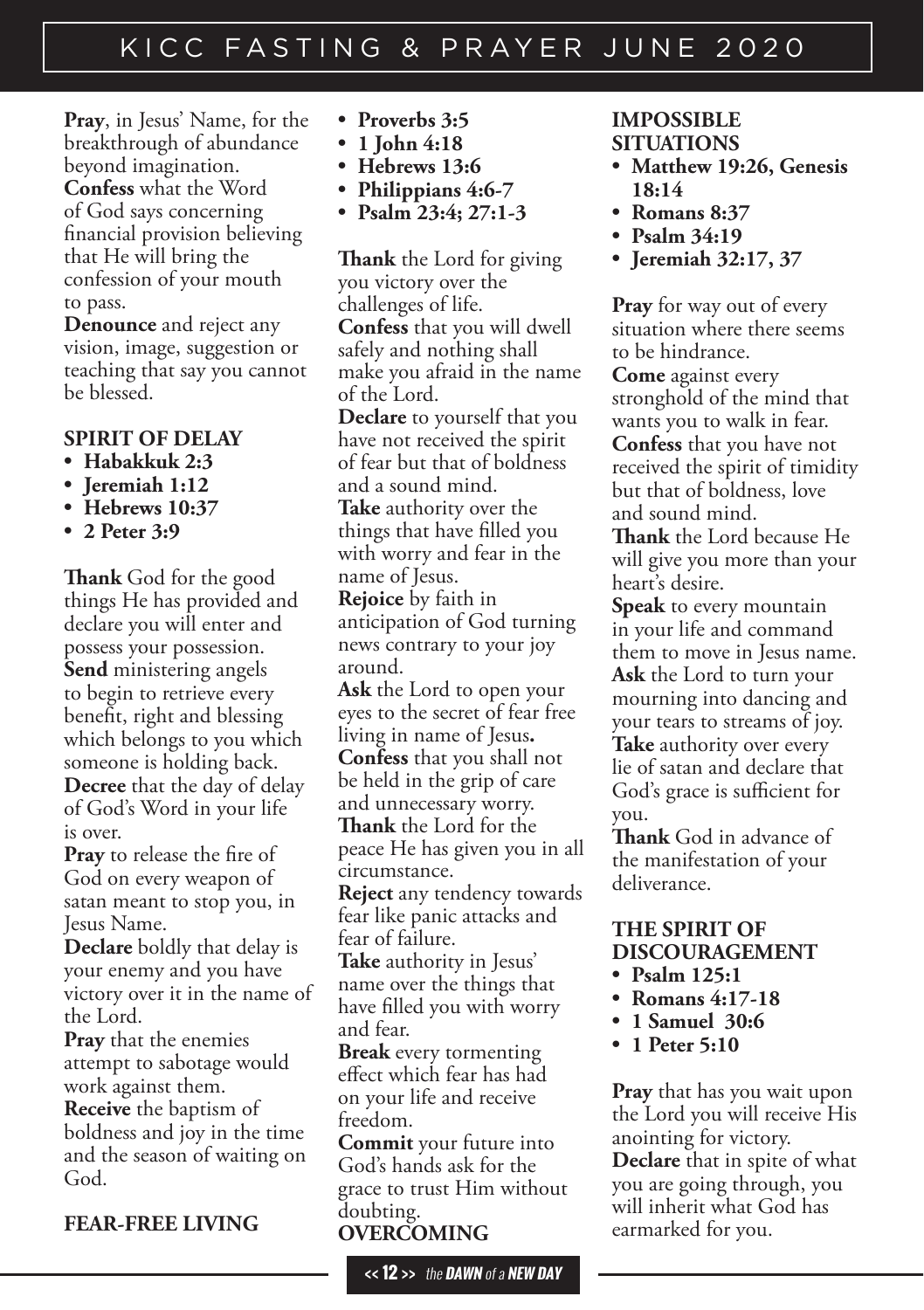**Take** authority over every lie satan is speaking to discourage you, and say they shall not stand.

**Declare** that in spite of their attacks and effort, they will not prevail.

**Declare** that every act of wickedness planned against me shall meet with frustration.

**Decree** that the provocation of your adversaries would only result in your promotion.

**Thank** the Lord, because He will give you the faith that will see you through what you are going through.

#### **THE SPIRIT OF REBELLION**

- **• Matthew 18:7**
- **• Psalm 68:6**
- **• Exodus 23:28; 23:22**

**Pray** that the Lord will reveal His Glory in your life, and silence the opposition with His blessing in your life **Prophesy** that every rebel in your dwelling place, office or sphere of operation will dwell in dry places. **Prophesy** that the Lord will release His hornets to chase away every evil gathering. **Pray** that those who wait to mock and laugh at your downfall will only witness your promotion.

**Pray** that false evidence gathered against you by those in opposition will be nullified in the name of the Lord.

**Declare** boldly that those who do not refrain their tongue will suffer the

consequences.

**Pray** that those who have come ganging up against you shall all scatter in seven ways.

# **29th – 30th June**

# **PRAYERS FOR BUSINESS MEN & WOMEN**

- **• Genesis 26:12-14 Deuteronomy 28:4, 8, 11-12;**
- **• Proverbs 22:29; 21:5**
- **• Isaiah 48:17;**
- **• James 1:5**

**Give** God the praise, for anointing you to be a creator of wealth and a kingdom promoter.

**Thank** the Lord for blessing the works of your hand and for sending you profitable, sustainable, and viable customers.

**Decree** and declare that from today you will run your business under open heavens, and you will experience uncommon increase and expansion in Jesus name.

**Confess** and declare by faith that through your business, souls will be won in the Name of Jesus.

**Ask** the Lord to use your business and skill to bless the body of Christ. **Pray** that the Lord will

lead you and expose every investment that will harm you in Jesus name. **Ask** the Lord to strengthen your spouse to be a source of encouragement when you are going through challenges **Reject** every form of discouragement and stress even when things do not seem to be going right. **Ask** the Lord to open your eyes to every false business brought to you.

**Receive** winning, moneymaking, and profitable ideas from the Lord in Jesus name. **Ask God** to give you a teachable spirit, willing to learn and change where need be.

**Decree** and declare that the presence and grace of God upon your life will distinguish you and your business in the marketplace **Ask** the Lord to make your business one that is a testimony of godliness and integrity.

**Pray** that the Lord will give you a giver's heart, so that you may increase, according to His

promise.

**Pray** that the Lord will be totally enthroned in your heart and business, even as you prosper.

**Resist** the devil and all forms of temptation because a moment's pleasure is not worth a lifetime missing God's blessing and honour. **Reject** every sickness that accompanies business stress in Jesus' Name**.**

- **• FAITHFULNESS OF GOD**
- **• Psalm 40:10; 89:1-2, 5, 8, 24, 33; Psalm 119:90;**
- **• Isaiah 25:1**
- **• Lamentation 3:22-23**

**Give God** the praise for His

in your business.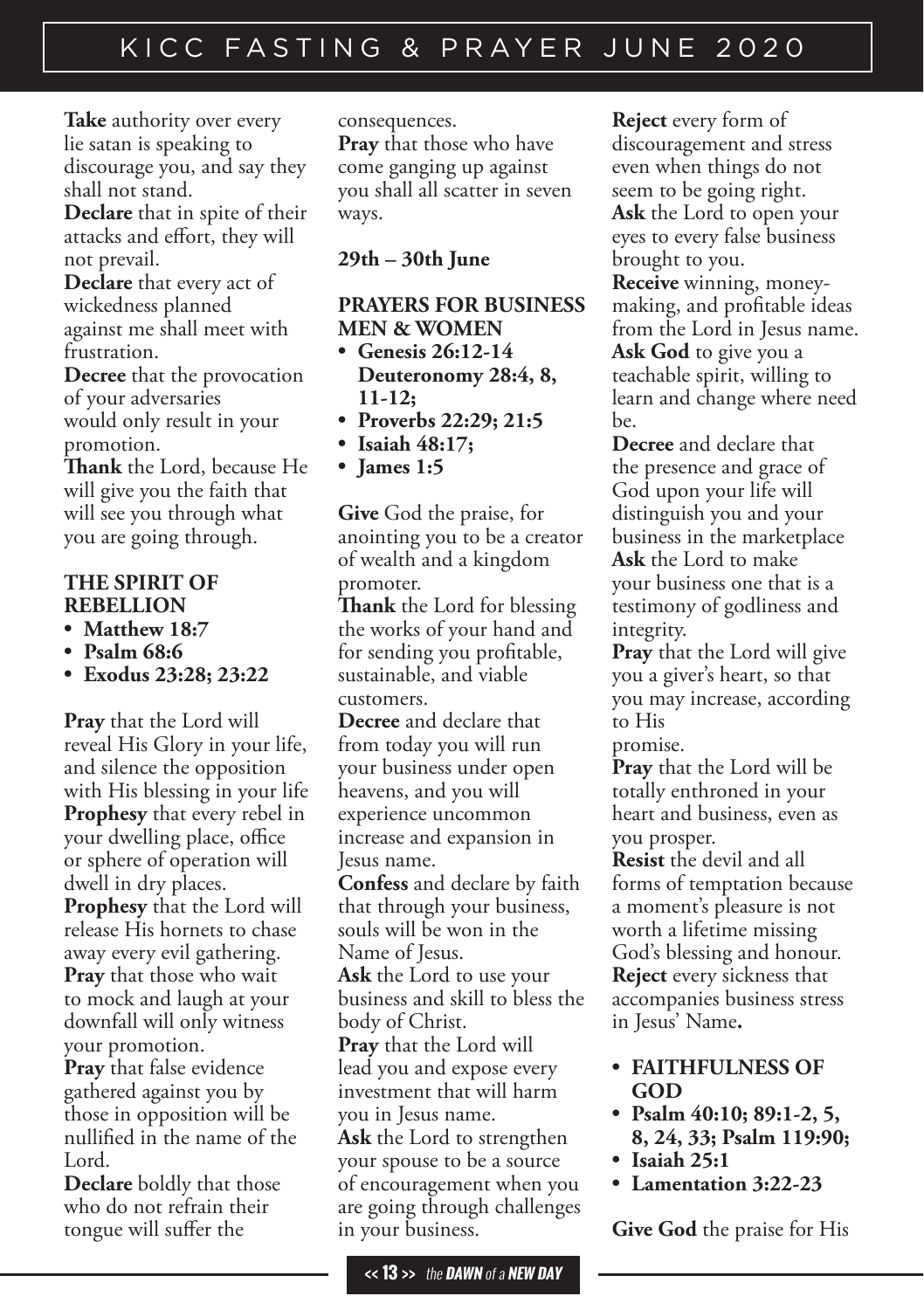faithfulness at all times in your life.

**Praise God** because He began a good work in you, and He will finish it in the name of Jesus.

**Praise** the name of the Lord because He is a covenant keeping God whose Word will never fail.

**Pray** that God's faithfulness will be your experience on a day-by-day basis as you face the challenges of life. **Pray** that the Lord will lead

you continually and that you will not miss His plan for your life in Jesus name.

**Receive** the grace to do the will of God at all times in the name of Jesus.

**Commit** your dreams, vision and future to the Lord and confess your absolute trust in His faithfulness. **Pray** that His loving

kindness and mercy will preserve you in the presence of the enemy and the challenges of life.

**Ask** the Lord for His divine guidance in His faithfulness in the midst of the darkness of this world.

**Pray** that every attempt of the enemy to belittle the goodness and faithfulness of God will be negated by the blood of Jesus.

**Pray** that you will experience the faithfulness and mercies of God in every area of your life in Jesus name.

**Rejoice** because of the knowledge that God will never lie, but He will keep His promises in His faithfulness.

# **PRAYING FOR THE PRESENCE & POWER OF THE HOLY SPIRIT**

- **• 1 Kings 18:46**
- **• 2 Kings 3:15 • Isaiah 61:1-3**
- **• Luke 24:49**
- **• Acts 1:8; Acts 10:38**

**Thank** God for His anointing, which is the key to success in life and ministry.

**Thank** God that you have come this far by the presence and power of the Holy Spirit.

**Thank** God for confirming His Word and calling upon your life through the Holy Spirit

**Thank** the Lord for His divine enablement and empowerment for serving Him.

**Repent** of all offences that are a stumbling block to the power of God in your life. **Pray** for the grace to operate in the fullness of His power **Receive** the anointing to operate beyond human expectation.

**Pray** that, like Daniel, you will manifest the anointing of excellence.

**Pray** that the Lord will use you to destroy yokes in people's life.

**Receive** the anointing that removes burdens and destroys yokes.

**Pray** that the Word of God in your mouth will always be a rhema Word.

**Receive** the grace for continuous fellowship with the Holy Spirit.

**Pray** that breakthroughs will follow the presence of the Holy Spirit in your life. **Receive** the boldness that will cause you to confront the most difficult situation. **Receive** the anointing to pursue and achieve the calling of God for your life. **Pray** for the anointing to receive divine revelation at all.

**Pray** that as you associate with those who you respect their gifting will rub on you. **Pray** against anything that will cause you to lose the anointing in your life. **Pray** for the kind of power and anointing that satan respects and flees from in Jesus name.

**Ask** the Lord for an increase of His Anointing for the challenges ahead.

# **SERVING THE LORD**

- **• Deuteronomy 10:12; 13:4**
- **• Joshua 24:14-15**
- **• Zephaniah 3:9;**
- **• Malachi 3:17-18;**
- **• Luke 1:74-75; 4:8**
- **• 1 Corinthians 15:58**
- **• Colossians 3:24.**

**Thank** God for the opportunity to reach humanity through your ability, gift, and talent. **Thank** God for giving you the heart of a servant like that of Jesus.

**Pray** that you will be steadfast in your pursuit of excellence in life and ministry.

**Pray** that your service in the Lord will always abound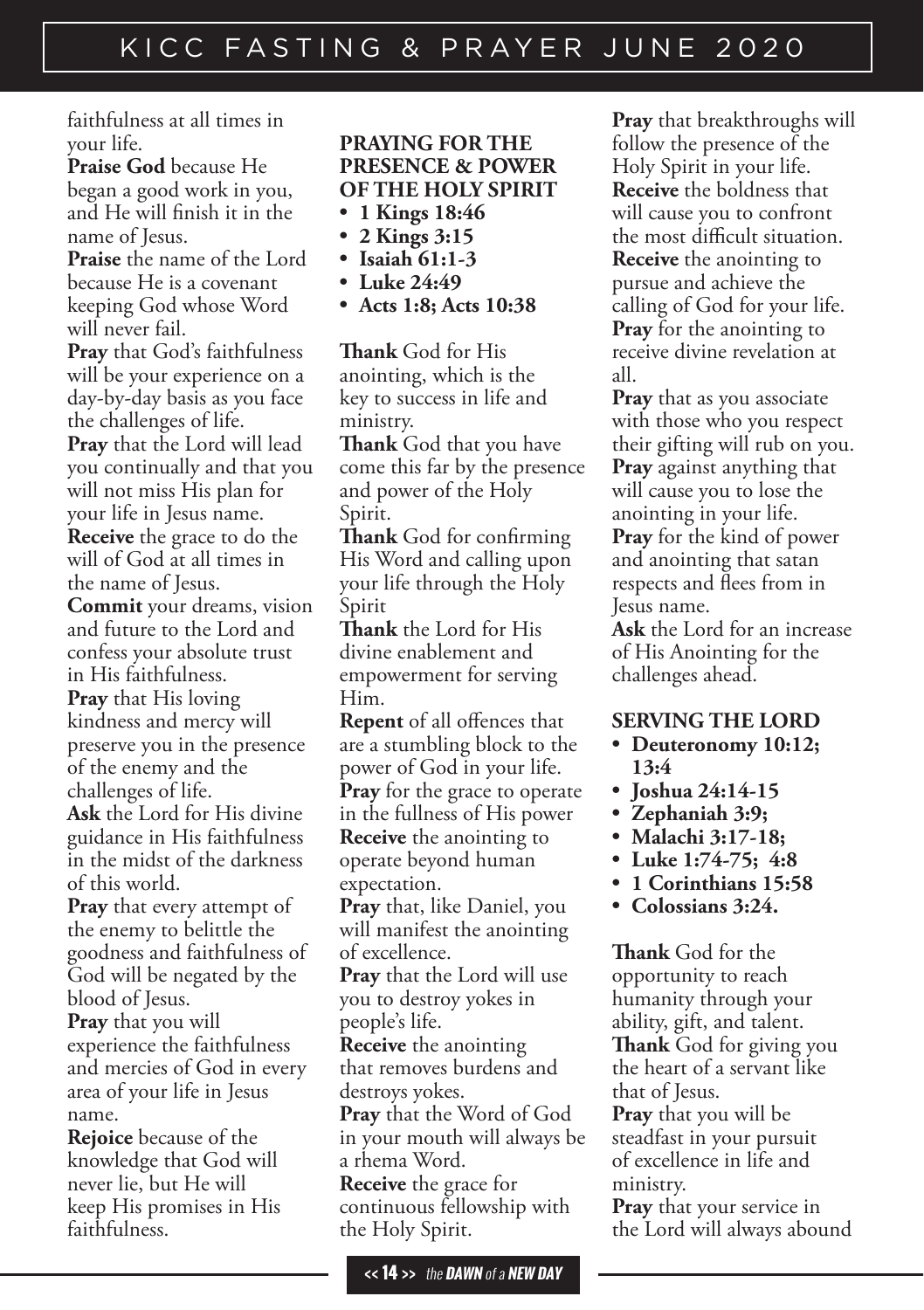with God's blessing and fruitfulness in Jesus name. **Ask** God for the grace to contribute financially and that He will make you a kingdom promoter in Jesus name

**Confess** that as the Lord lives, you shall not worship money, but it will serve you. **Confess** that you will only serve one master, even the Lord *Iesus*.

**Pray** that in all situations you will comport yourself as a minister of righteousness in Jesus name.

**Pray** for the boldness to preach the Word even in the most adverse situations. **Pray** that God will enable you to reach at least 20 souls for Him this year in Jesus name.

**Pray** that God will confirm His Word with healings, deliverance, and salvation of souls as you speak it to people.

**Receive** the grace to be totally committed to the Lordship of Jesus Christ. **Ask** the Lord to expose whatever constitutes an idol in your life and pray for the strength to only bow to Jesus.

**Break** yourself free from every lust that is demanding unnecessary attention in your life in Jesus name. **Pray** that as Joseph with Potiphar that your service will open the doors of grace and favour.

**Pray** that your service in Christ will not be in vain but worthy of reward in the name of the Lord.

# **NATIONS THAT NEED THE GOSPEL**

- **• Psalm 2:8;**
- **• Isaiah 45:22-24**
- **• Habakkuk 2:14**
- **• Matthew 28:19-20**
- **• Romans 10:11-13**
- **• 1 Timothy 2:1-5**

**Pray** that God will baptise the Church of Jesus Christ with a new passion and burden for souls. **Pray** that supernatural ministry, confirmed by signs and wonders, will follow the ministry of the Church in these end times.

**Pray** for African nations, and release the fire of God upon each one of them, from the cities to the parts not yet reached with the gospel.

**Pray** to break tradition, idol worship, witchcraft and all evil that the enemy has used to hold down God's people in the continent.

**Pray** against ancestry spirits and worship.

**Pray** for Asian nations that they will all open up to the gospel of our Lord Jesus Christ.

**Pray** to break them free from every form of idolatry and false religions in Jesus name.

**Stand** against the spirits behind Islam and Buddhism**.**

**Commit** Southeast Asia (Vietnam, Thailand, Indonesia, Cambodia, etc.) to the Lord that they will come to know Him as their Saviour and Lord.

<< **15** >> the **DAWN** of a **NEW DAY**

**Destroy** the strongman of communism's foundation in Jesus name.

**Pray** that in North America God will send a revival of new fire, especially in the inner cities where sin reigns. **Pray** for South America and come against all the religious spirits that have bound the land for so many years. **Pray** for God's intervention in areas where there is unrest, so that the gospel may be preached in peace. **Come** against the spirit of witchcraft, voodoo, and occultism.

**Pray** that there will be a mighty outbreak of God's power in Australia and New Zealand.

**Pray** that God will send messengers to those who have not heard the gospel. **Pray** that the spark of revival that has begun in Europe will become an unquenchable fire.

**Pray** against the spirit of pride and self-contentment that hinders people from receiving the gospel. **Pray** for the Middle East

that they will open up to the gospel.

**Pray** that all Muslim nations will turn to Jesus.

**Pray** for the islands of the seas that the revivals in the mainlands will extend to them.

**Pray** that according to God's Word, the earth will be filled with the knowledge of His glory as the waters cover the sea in Jesus name..

# **WALK OF VICTORY**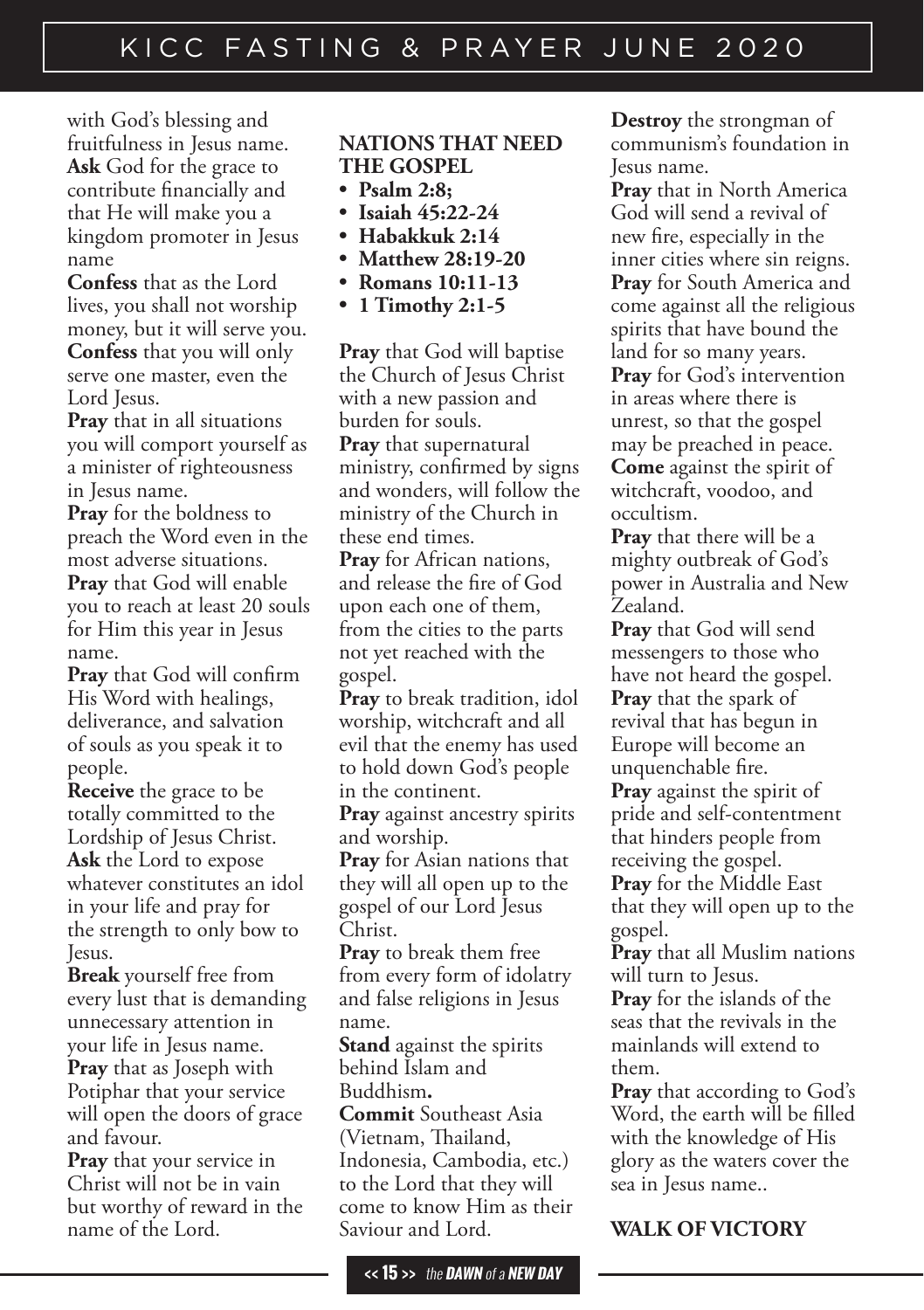- **• Numbers 23:23-24**
- **• 2 Kings 6:15-17**
- **• Isaiah 54:15-17**
- **• Luke 10:18-19**
- **• Romans 8:31, 37**
- **• 1 Corinthians 15:57**
- **• Colossians 2:15;**
- **• 1 John 4:4**

**Thank** God for making you a victorious overcomer in this world.

**Thank** Him because you are more than a conqueror in every way and area of your life.

**Thank** the Lord because no weapon fashioned against you and your family will prosper in Jesus name.

**Thank** the Lord who always causes us to walk in victory in the Lord Jesus Christ.

**Thank** the Lord for turning your tears, fears and worries to songs of thanksgiving. **Pray** for deliverance from old habits that hinder you from living the life of God. **Take** authority over every spirit of infirmity and every disease and confess that by His stripes you have been healed.

**Refuse** and reject any genetic disease that has ruled your family from generations past.

**Command** any mountain of satanic confrontation and attack to crumble in the name of Jesus. **Pray** to release yourself from any form of oppression and obsession in the name of Jesus. **Ask** the Lord to open your

eyes to any point of entry for the spirit of depression and to close the door. **Confess** that God has not given you the spirit of fear, oppression, a heavy spirit, or a broken spirit, but He has given you the Spirit of love, joy, peace, faith, and sonship.

**Decree** and declare that all your impossibilities are turning to possibilities because you serve the God of Possibilities.

**Declare** boldly that greater is He who is in you than the enemy that has come against you and your family in Jesus name.

**Speak** to whatever constitutes a wall of hindrance in your way and command it to move in Jesus name.

# **CAREER**

- **• Jeremiah 29:11**
- **• Deuteronomy 28:13**
- **• Psalm 32:8**
- **• Proverbs 16:3; 3:5-6**

**Thank** God because He will reward your career pursuits with uncommon success and breakthrough. **Bless** the name of the Lord because He will cause you to have favour before kings and rulers and people that matter in the marketplace. **Thank** the Lord because He will complete the good work He started regarding your career and financial life.

**Give** God praise because He has great plans for your life, which no one can hinder.

**Ask** for boldness and the confidence to face interviews when taking steps concerning your career.

**Ask** the Lord to fill your heart with wisdom and clear direction as you make your career decisions.

**Thank God** because every negative expectation of those who hate you will not be fulfilled.

**Take** authority over the spirit of fear, by declaring your freedom from the fear of man.

**Pray** for your steps to be ordered to the people who will give you the right counsel related to your field.

**Hand** over every career battle to the Lord and ask Him to fight for you. **Pray** to receive wisdom from God on how to make each day to be full of results.

**Reject** the syndrome of "good beginner, bad finisher" and declare that it will not operate in your life in Jesus name.

**Confess** by faith that you will get the job you desire that suits your qualifications in Jesus. **Decree** and declare that from today, no more stagnation and you will make uncommon progress in your career path in Jesus name.

**Confess** that your career path will shine like the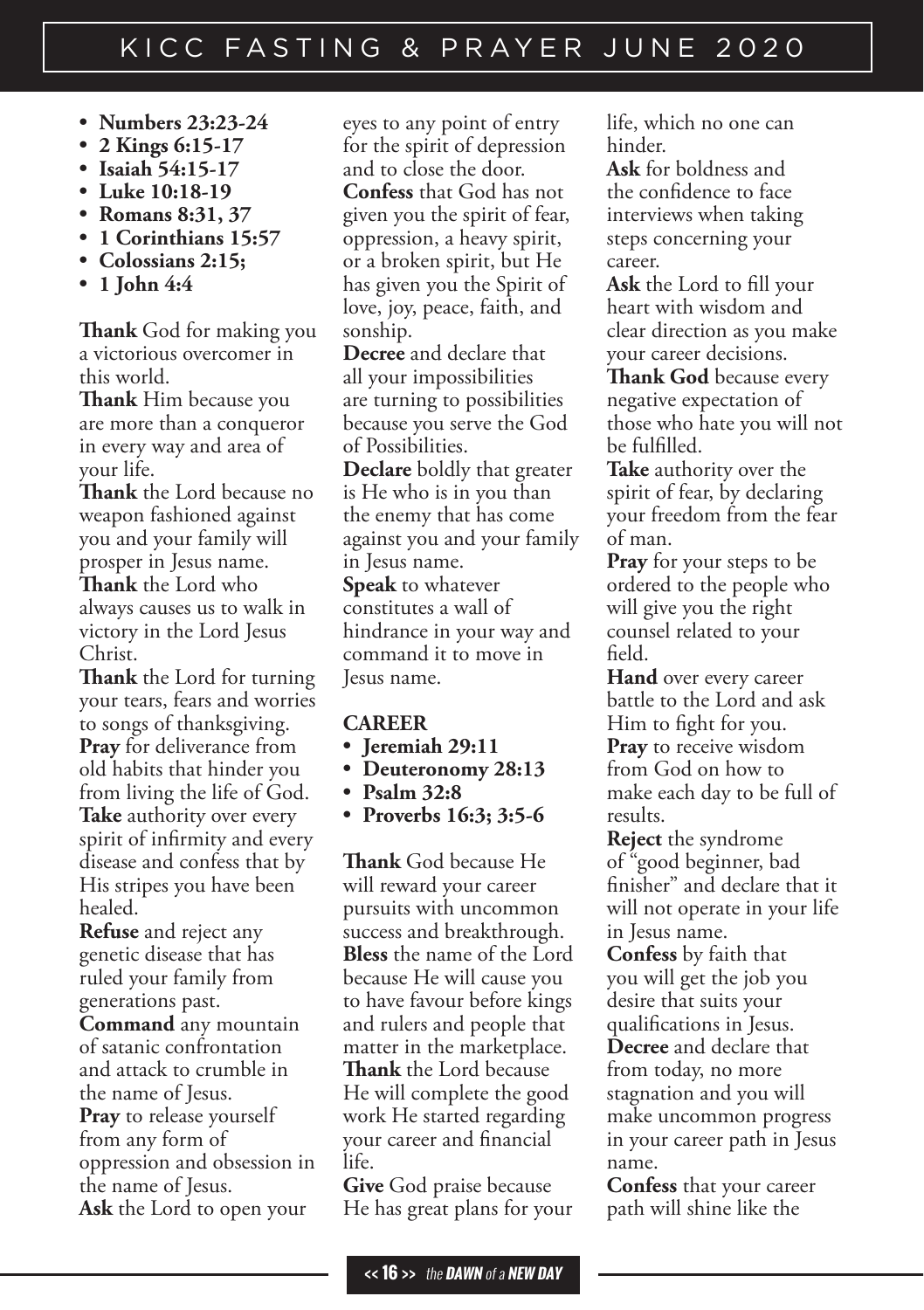shining sun unto the perfect day in Jesus name

# **FAVOUR**

- **• Psalm 5:12; 30:5**
- **• Isaiah 60:10**
- **• Daniel 1:9**
- **• Luke 2:40, 52**

**Thank** God for the anointing of favour and good understanding which is coming your way. **Thank** the Lord for His destined programme that will bring favour to your life.

**Thank** the Lord in advance for the breakthrough and favour you are expecting. **Pray** that God's eternal smile and favour will be on you at all times in Jesus name.

**Declare** that everything you lay your hands on will carry the mark of God's approval.

**Pray** that the Lord will bless your life with an overflowing measure of His abundance.

**Pray** to receive the favour of understanding and supernatural learning ability, in the name of Jesus.

**Praise** the Lord for even in a strange land you shall be a carrier of favour like Joseph and Daniel in Jesus name. **Pray** that the favour of the Lord will rest on your family for generations to come.

**Decree** that everything pertaining to your breakthrough will be

willing and ready to align with the Word of God. **Pray** that you will receive a new baptism of the spirit of favour and grace. **Pray** that you will continually walk in favour with God and man. **Thank** the Lord for clothing your life with Hid glory and honour. Make them a way of life. **Ask** the Lord to clothe you in the favour of His everlasting love. **Ask** the Lord to anoint your eyes to see the person of His choosing with whom He has favoured you. **Confess** that by the favour of the Lord you will be above only and not under. **Confess** that the favour of the Lord will make you a lender and not a borrower

## **PRAYING FOR DIVINE IDEAS**

- **• Genesis 31:10-12; 41:37-39**
- **• Exodus 31:1-6; 2**
- **• Chronicles 26:15**
- **• Daniel 2:19-22**
- **• 1 Corinthians 2:16**

**Thank** the Lord because the Spirit of creativity resides in you. **Rejoice** in the Lord for giving you divine understanding and insight in areas that are dark to others.

**Decree** and declare that because the Holy Spirit resides in you that winning ideas will flow through you. **Pray** for the divine counsel

and sound judgement for solving difficult problems in life and ministry. **Confess** by faith that the windows of heaven are open over your life, and that wisdom and divine creativity are flowing into your life in Jesus name. **Pray** that God will begin to flood your mind with divine ideas for unique solutions to unique and difficult problems because you have the mind of Christ, the very mind that created the world. **Confess** that because you have the mind of Christ you will become the unique solution provider in your place of work, area of business and industry. **Decree** and declare that through divine ideas and creativity, you will reign in life and be a blessing to your generation and coming generations in Jesus name.

**Pray** for the divine ideas that will launch you on the global stage and that will perpetuate generational wealth in your posterity. **Pray** that the God who revealed deep and secret things to Daniel in a night vision will reveal deep and secret things in revelatory dreams and visions in Jesus name.

**Decree** and declare that through divine ideas you will give birth to your brain children and leave a legacy for coming generations in Jesus name.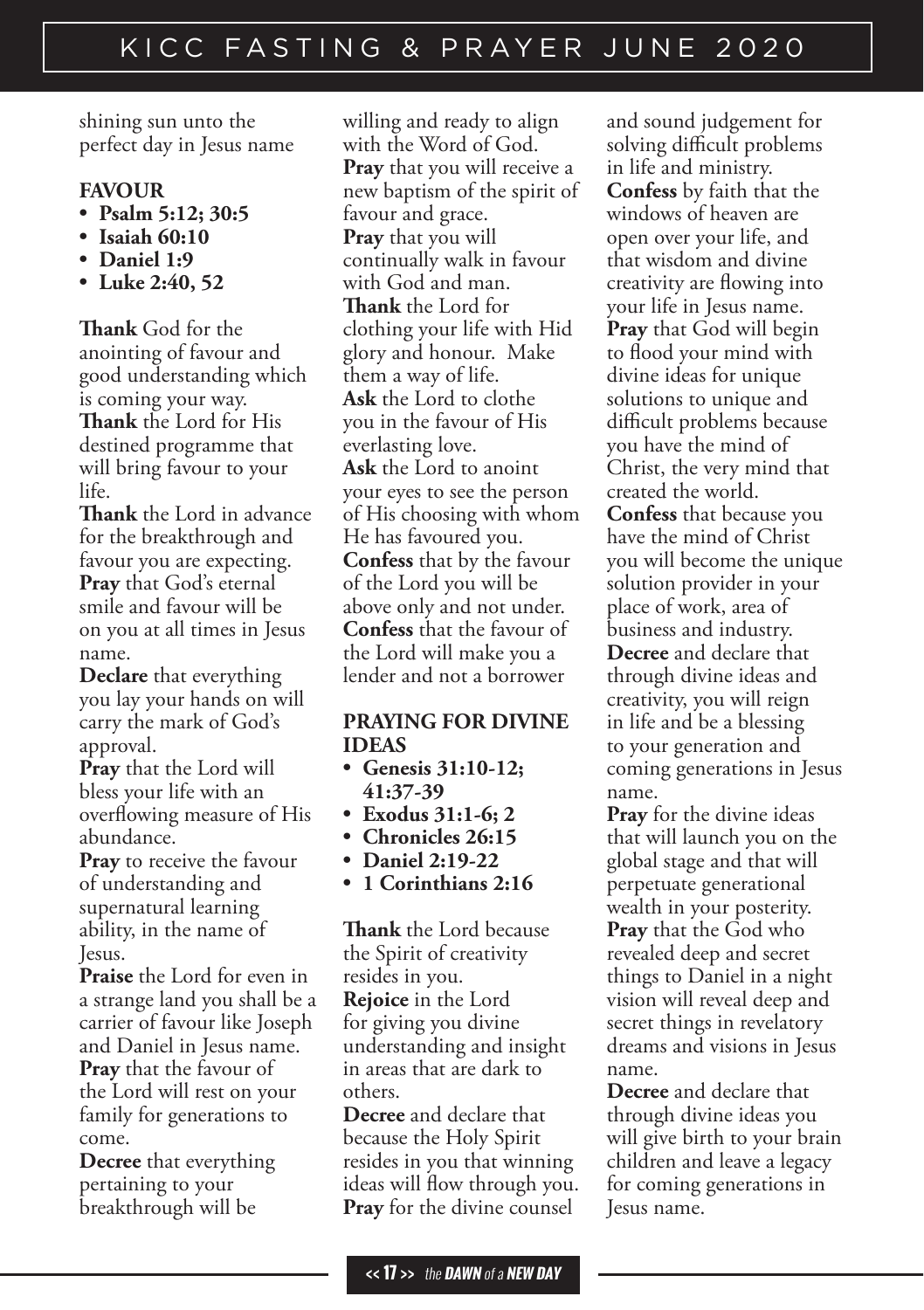**Decree** and declare that through divine ideas you will change from being a consumer to a producer in Jesus name.

**Pray** that the ideas God has given you will not be aborted by your fears in the name of Jesus.

#### **THANKSGIVING & PRAISE**

- **• Psalm 34:1; 92:1; 100:4**
- **• 1 Corinthians 15:57**
- **• 2 Corinthians 2:14**
- **• Act 16:25-26**

**Ascribe** honour, greatness and thanksgiving to Him who sits upon the highest throne forever.

**Thank** God because in this year of shining He will make your path shine from glory to glory and unto a perfect day.

**Thank** the Lord for His presence in your life and His promise not to leave you or forsake you

**Thank** the Lord for the favour of being called to a life of glory and virtue. **Bless** the Lord because He began a good work in you,

and He will complete it. **Give** Him praise because He directs your steps.

**Thank** the Lord because His joy is your strength.

**Thank** God for sending Jesus to bear the burden of our infirmities.

**Give** God praise for paying the penalty for our sin and sickness. Regardless of what you see in the natural, declare every day that Christ has already healed you. **Thank** God because He will sustain you and give you the grace to persevere in the face of any challenge. **Rejoice**, in the Lord. Because heaven and earth may pass away but His plans for your life will be fulfilled. **Thank** the Lord for counting you worthy to be a carrier of His divine power. **Thank** the Lord because of the favour of being called to a life of glory and virtue. **Bless** the name of the Lord because He has called you to glory and virtue. **Come** before His presence with thanksgiving in your mouth. **Pray** that God's eternal smile and favour will be on you at all times. **Thank** God because His presence will always radiate joy in your life. **Acknowledge** the faithfulness of God to you through your voice of thanksgiving. **Thank** God because He is the unseen partner in your business and His Word is final. **Declare** that you do not eat your bread with sorrow. **Thank** God for declaring you victorious even before the battle. **Give** God praise and thanksgiving for counting you worthy to preach the Word. **Count** all the blessings of your life and begin to thank God for them. **Pray** for divine insight and

the gift of the discerning of spirits to expose anything operating around you **Thank** the Lord for always causing you to triumph and have victory.